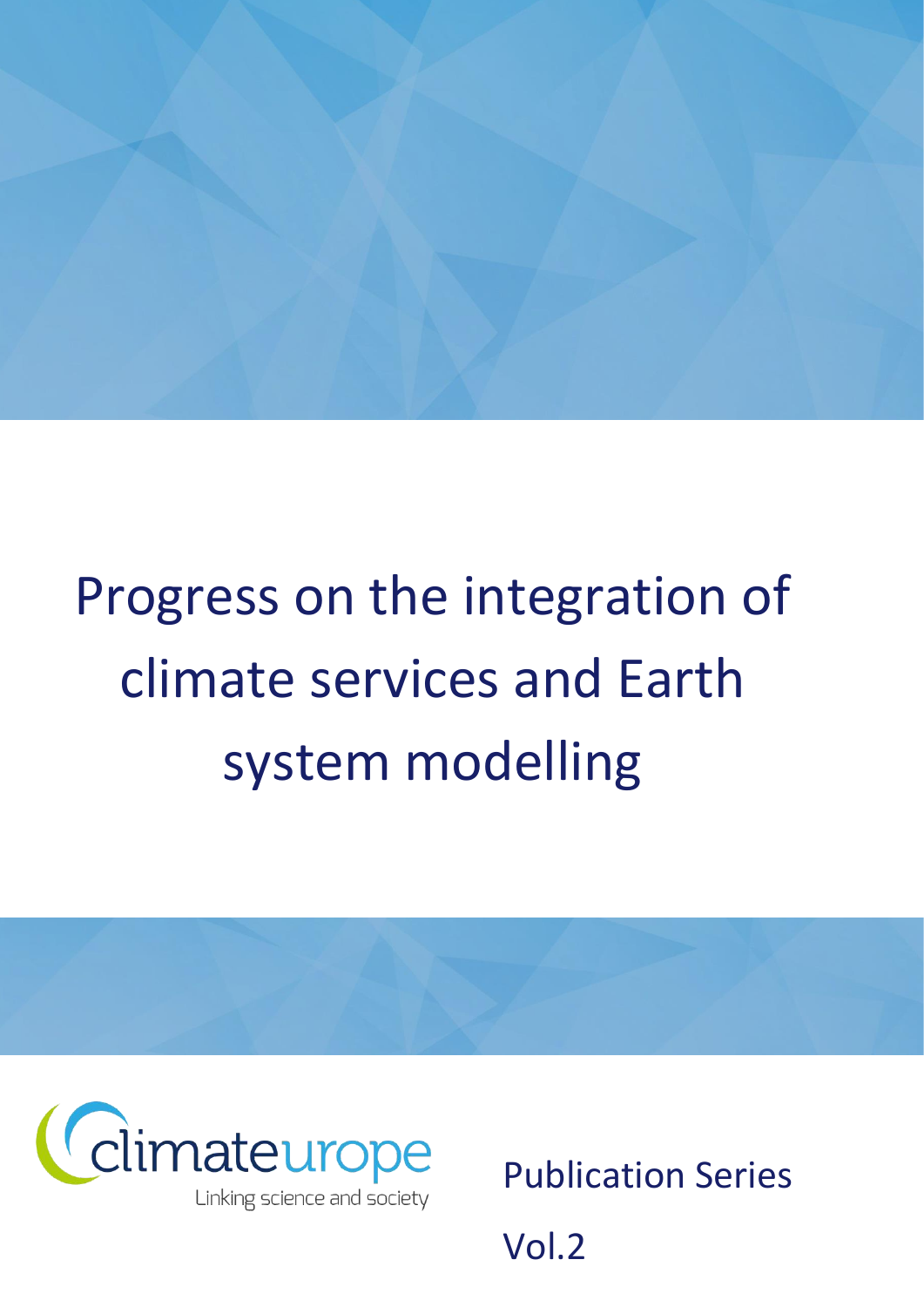Disclaimer: The opinions and arguments expressed herein belong entirely to the authors. Their views do not necessarily reflect those of the European Commission, the editors or the reviewers.

First published May, 2019 DOI: https://doi.org/10.17200/Climateurope.D6.8/1

Climateurope [www.climateurope.eu](http://www.climateurope.eu/)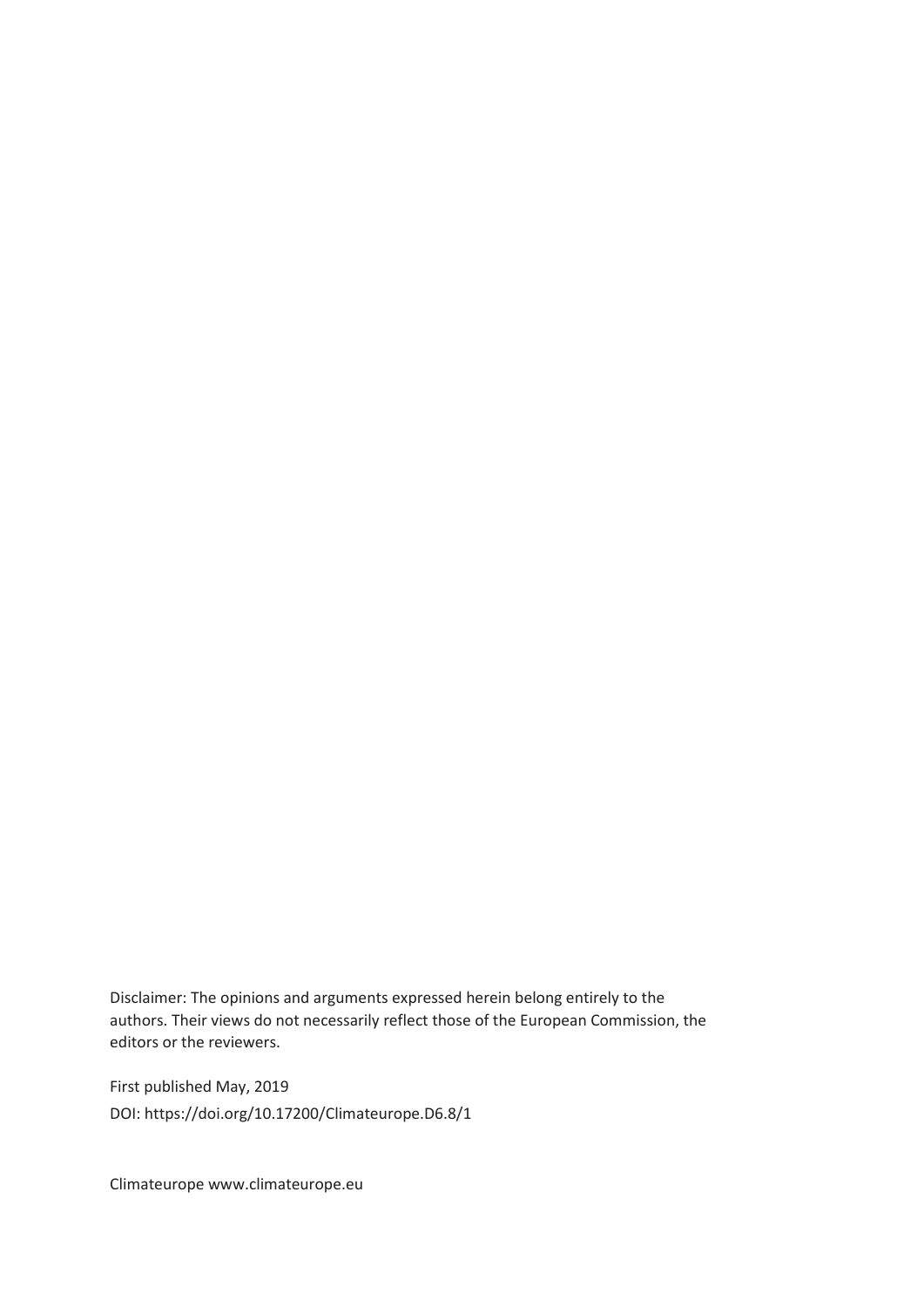# **Progress on the integration of climate services and Earth system modelling**

Martins, H., Kjellström, E. and Terrado, M. (Eds.)



Climateurope is a European Union Horizon 2020 Project funded under the programme SC5-05b-2015: Earth-system modelling and climate services under grant agreement No 68902.

This work should be cited as: Martins, H., Kjellström, E. and Terrado, M. (Eds.) (2019) European Earth System Modelling for Climate Services. 41 pp.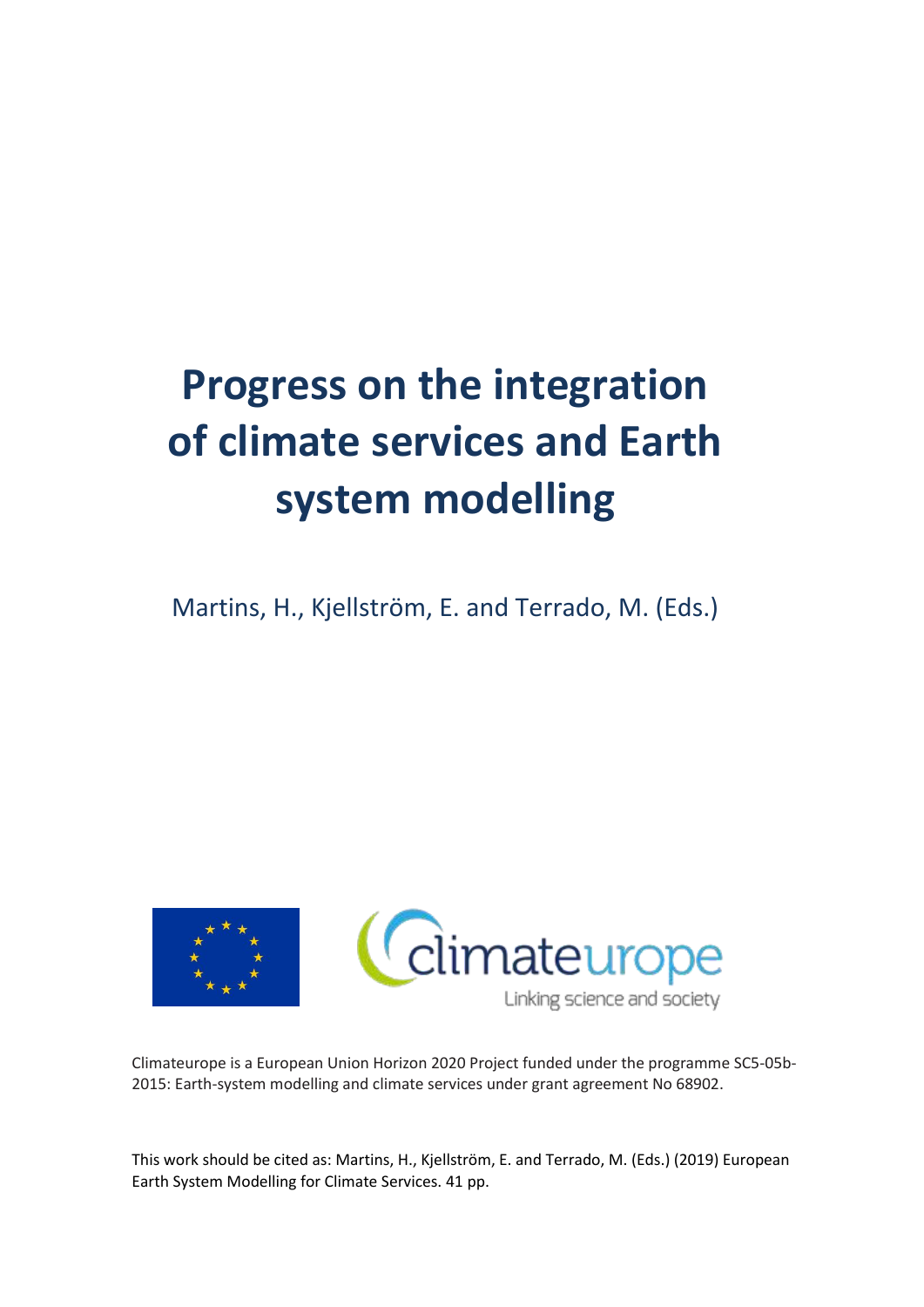

# Contents

| Foreword   |                                                                                   |    |  |  |
|------------|-----------------------------------------------------------------------------------|----|--|--|
|            | 1. Introduction                                                                   | 6  |  |  |
|            | 2. Update on the state-of-the-art of Earth system<br>modelling                    | 8  |  |  |
|            | 3. Integration of Earth system modelling and climate<br>services                  | 12 |  |  |
|            | 4. Climate modelling and observational products for the<br>climate services needs | 15 |  |  |
|            | 5. Success stories                                                                | 21 |  |  |
|            | 6. Summary and conclusions                                                        | 24 |  |  |
| References |                                                                                   |    |  |  |
| Glossary   |                                                                                   |    |  |  |
|            | Contributors                                                                      |    |  |  |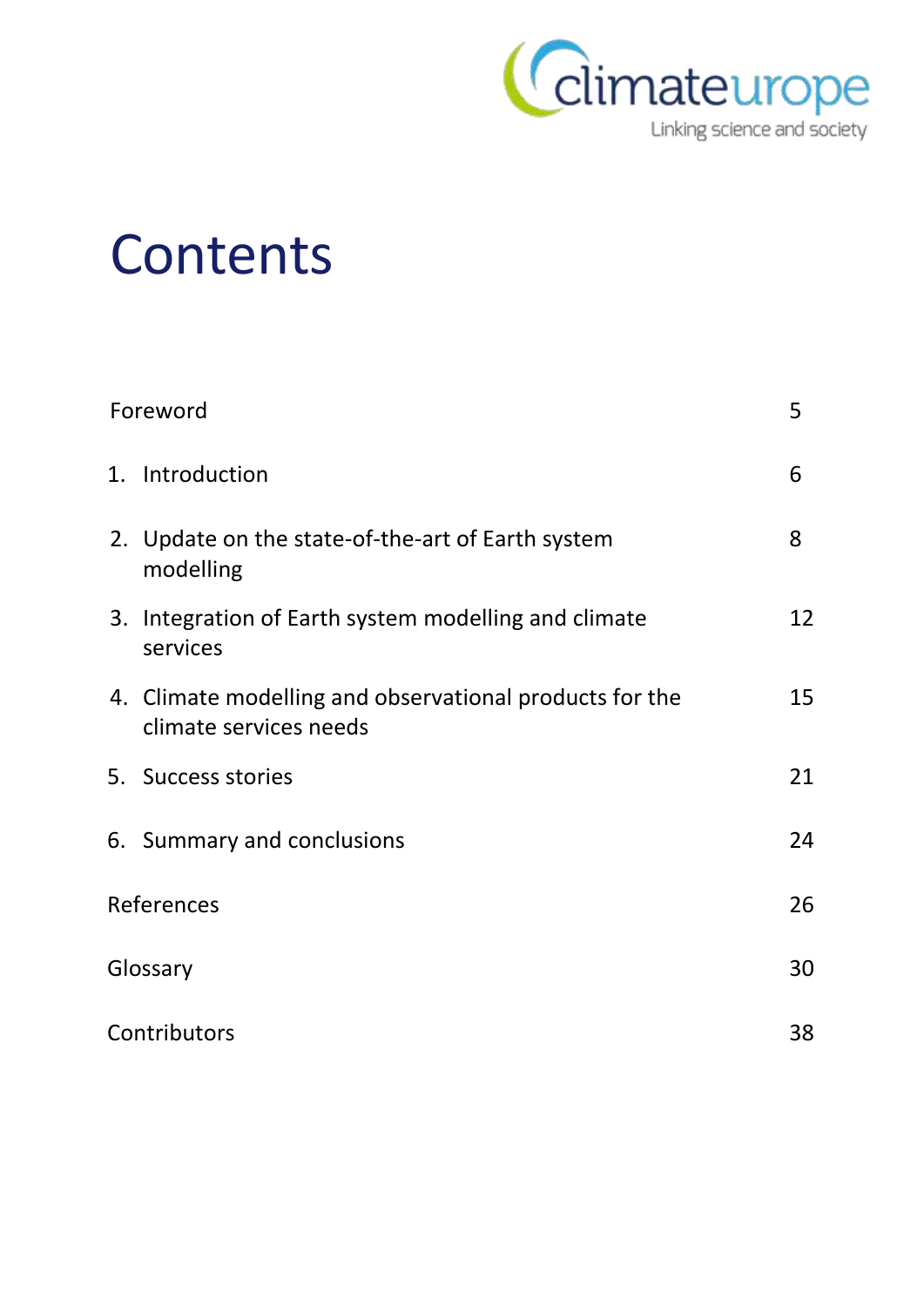



# Foreword

Dr. Chris Hewitt, Climateurope Coordinator

There continues to be a growing awareness among decision-makers of the relevance and importance of climate information to a range of social and economic issues. To attempt to better inform such decisions a market of climate services is emerging. Such services are based on climate data and scientific knowledge covering the past, present and possible future climates. A key component of the data and knowledge, particularly concerning the future climate, is derived from numerical models of the climate and the associated Earth system including physical, chemical and biological processes.

The European Commission is supporting [Climateurope,](https://www.climateurope.eu/) a coordination and support action, under the Horizon 2020 framework programme to build an environment and range of activities around Earth system modelling and climate services. One activity is the release of a publication series to map and analyse relevant initiatives, challenges and emerging needs relating to Earth system modelling and climate services in Europe, involving expertise from a range of stakeholders. This publication series consists of three volumes. The first in 2017 focussed on the state-of-the-art of European Earth system modelling to explain and illustrate the

abilities and limitations of Earth system models in relation to the potential for climate services. In this second document special attention is given to the best use of climate models and Earth system models to underpin climate services, including support for their interpretation to strengthen the science base of climate services. A final volume will be produced in 2020 about matching the new demands of climate services with evolving Earth system modelling capabilities.

The publication series is intended to have a wide readership including the scientific community, and decision- and policy-makers from industry, professional federations and public sector.

I am delighted to introduce this second publication. In addition I would like to extend an invitation to anyone who would like to get involved with the growing European community addressing the challenges and opportunities arising from changes in our climate. If you are interested then please join the Climateurope network through <https://www.climateurope.eu/contact/> .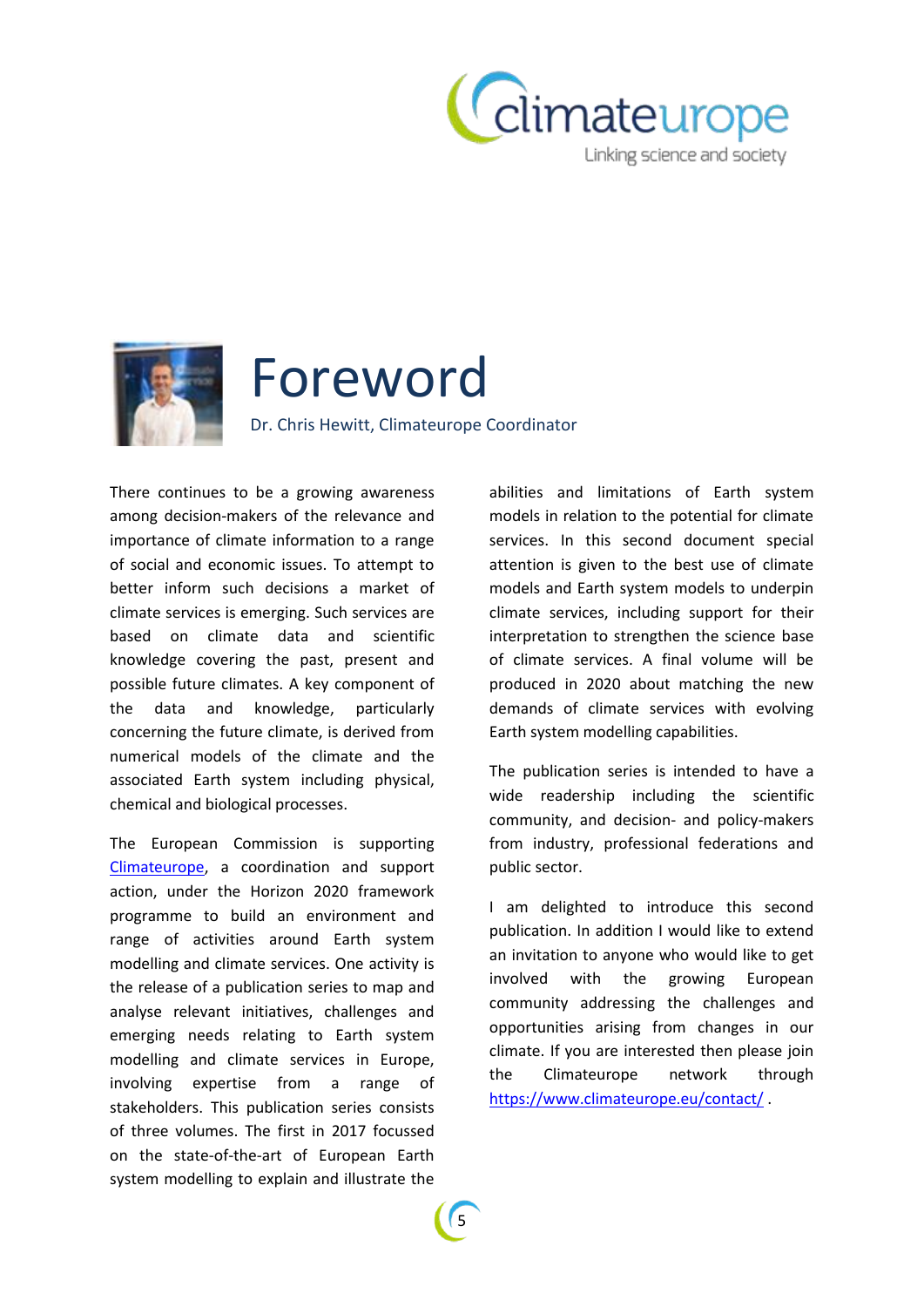

# 1 Introduction

'Climate Services' can be defined as the transformation of climate-related data into customized products such as projections, forecasts, information, trends, economic analysis, assessments, counselling on best practices, development and evaluation of solutions and any other service in relation to climate that may be of use for the society (EC 2015). Climate services should be based on scientifically credible information and expertise, and respond to user needs.

Climate services are created to help decisionmakers make better informed decisions regarding existing or emerging climate-related risks and opportunities. Various climate change adaptation and mitigation measures are already being supported by services delivered to the public and private sectors (e.g. [KNMI'14](http://www.climatescenarios.nl/), Kjellström et al. 2016, [UKCP18,](https://www.metoffice.gov.uk/research/collaboration/ukcp/about) [CH2018\)](https://www.nccs.admin.ch/nccs/en/home/climate-change-and-impacts/swiss-climate-change-scenarios.html). Existing climate service products are underpinned by climate observations, reanalyses and results derived from different types of climate models. Climate models together with their extensions, Earth System Models (ESMs) which introduce for example biogeochemical cycles, are the predominant source in the upstream part of the climate services value chain, providing the basis for information on the future climate. In recent years, the rapidly evolving landscape of climate services is becoming more salient to users,

partly due to the improvement of different aspects of climate models and ESMs, such as the sea ice treatment, the increase of resolution or the consideration of an interactive chemistry. In turn, new requirements are being formulated by the climate services user community that the modelling community may need to take into account.

A continued and improved dialogue is needed between developers of climate models, designers of climate change experiments, producers of climate change scenarios and providers of climate services - those who generate services out of climate information. The current disconnection between these groups leads to a huge barrier that prevents the efficient flow of information between science and decision-making. Sources of disconnection include the lack of a common language across different disciplines and actors, or the challenges in dealing with uncertainty (Kiem and Austin 2013; Miller et al. 2008).

Despite their recent growth, the fast development and delivery of climate services is still a major challenge because of, among other things, the academic nature of many institutions providing climate services.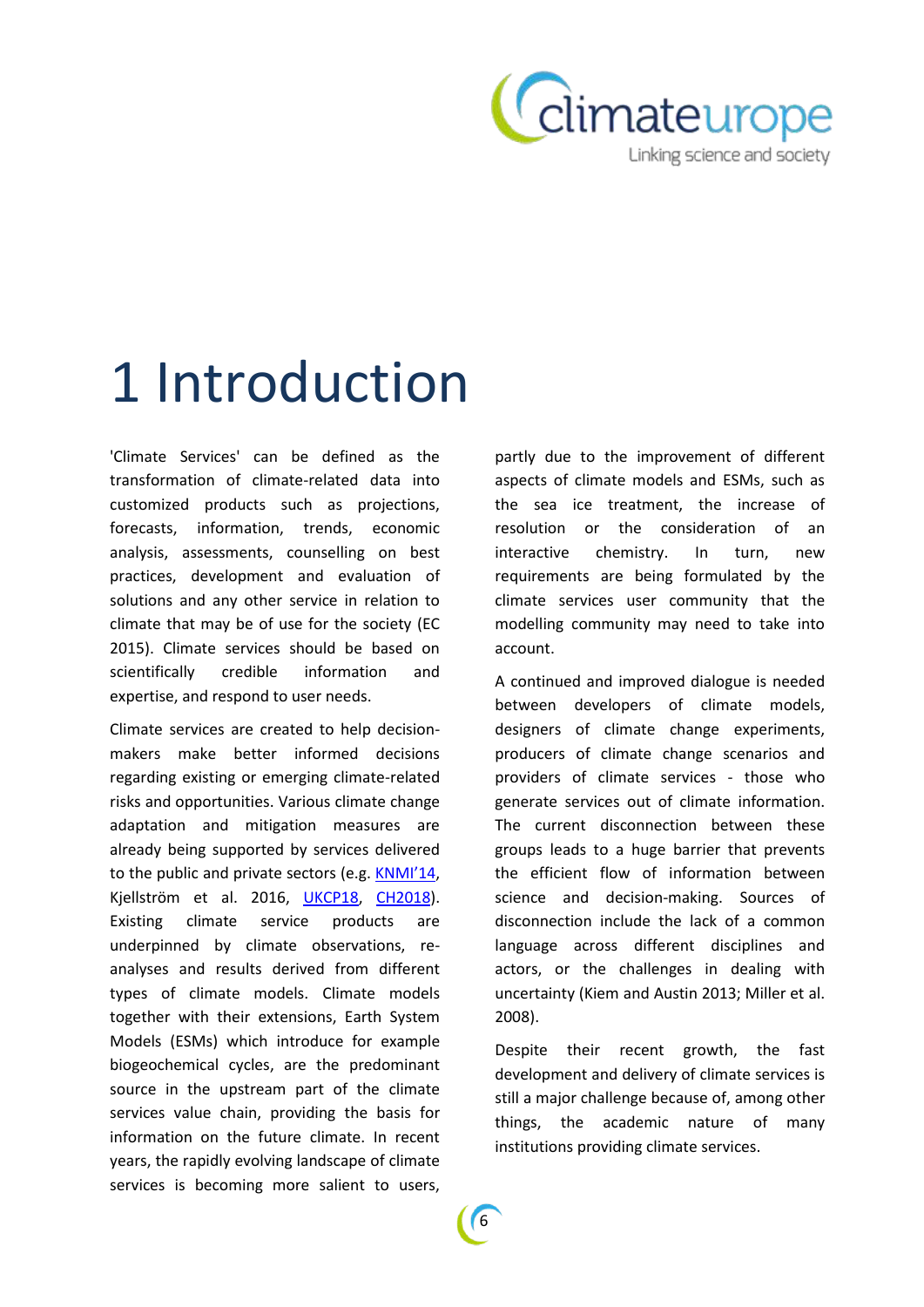Although there is an emerging commercial or business-oriented market, large parts of climate service activities (designing climate change experiments, deriving forcing scenarios, setting up and running ESMs, post processing, publishing and analysing resulting data) are still not delivered through market transactions but through other types of activities based on tendered research grants, organized as project work, and hardly ever provided on an operational basis.

Some national meteorological and hydrological services are among the institutions with arguably the strongest knowledge of operational Earth system modelling and have been identified as one of the main climate services providers in Europe. However, there is a plethora of actors that are providing services. Among those, we find research institutes, national environment agencies, in-house collectors of data, research projects and consultancies (Bruno-Soares et al. 2018). Most of them lack the experience and understanding of Earth system modelling that might facilitate a constructive feedback process between climate modelling and climate services development.

Among a number of products oriented to the climate modelling and climate services communities, Climateurope is producing a publication series to map and analyse relevant initiatives, challenges and emerging needs relating to Earth system modelling and climate services in Europe. These initiatives involve expertise from a range of stakeholders. In this volume, the second of three in Climateurope's publication series, special attention is given to the best use of ESMs and climate models (both global and regional) underpin climate services,

including the best possible support for their interpretation to strengthen the science-base of climate services.

[Volume 1](https://www.climateurope.eu/european-earth-system-modelling-for-climate-services/) of the publication series (Döscher et al. 2017) is revisited in section 2, which gives an overview of recent improvements and developments to enhance ESMs, including an update on the 6<sup>th</sup> Coupled Model Intercomparison Project [\(CMIP6\)](https://www.wcrp-climate.org/wgcm-cmip/wgcm-cmip6), the evolution from seasonal to decadal operational climate prediction and the recent developments in the Coordinated Regional climate Downscaling EXperiment [\(CORDEX\)](http://www.cordex.org/).

The challenges at the interface of Earth system modelling and climate services are described in section 3. These are related to uncertainties in model results, which affect the quality of climate information used for decision-making, the need for more geographically explicit and better represented local processes affecting climate, and the importance of taking into account the user's decision-making context.

Section 4 discusses the supply and demand of climate services as well as the barriers for the growth of a market for climate services. A summary of the most relevant climate modelling research, observations and climate services activities to date is provided. This overview fills an important gap in the literature and includes a stakeholder-friendly categorization of these activities.

Some sectorial success stories are presented in section 5, illustrating both the degree of integration reached so far, and the future direction of the joint development of ESM and climate services. The main conclusions are discussed in section 6.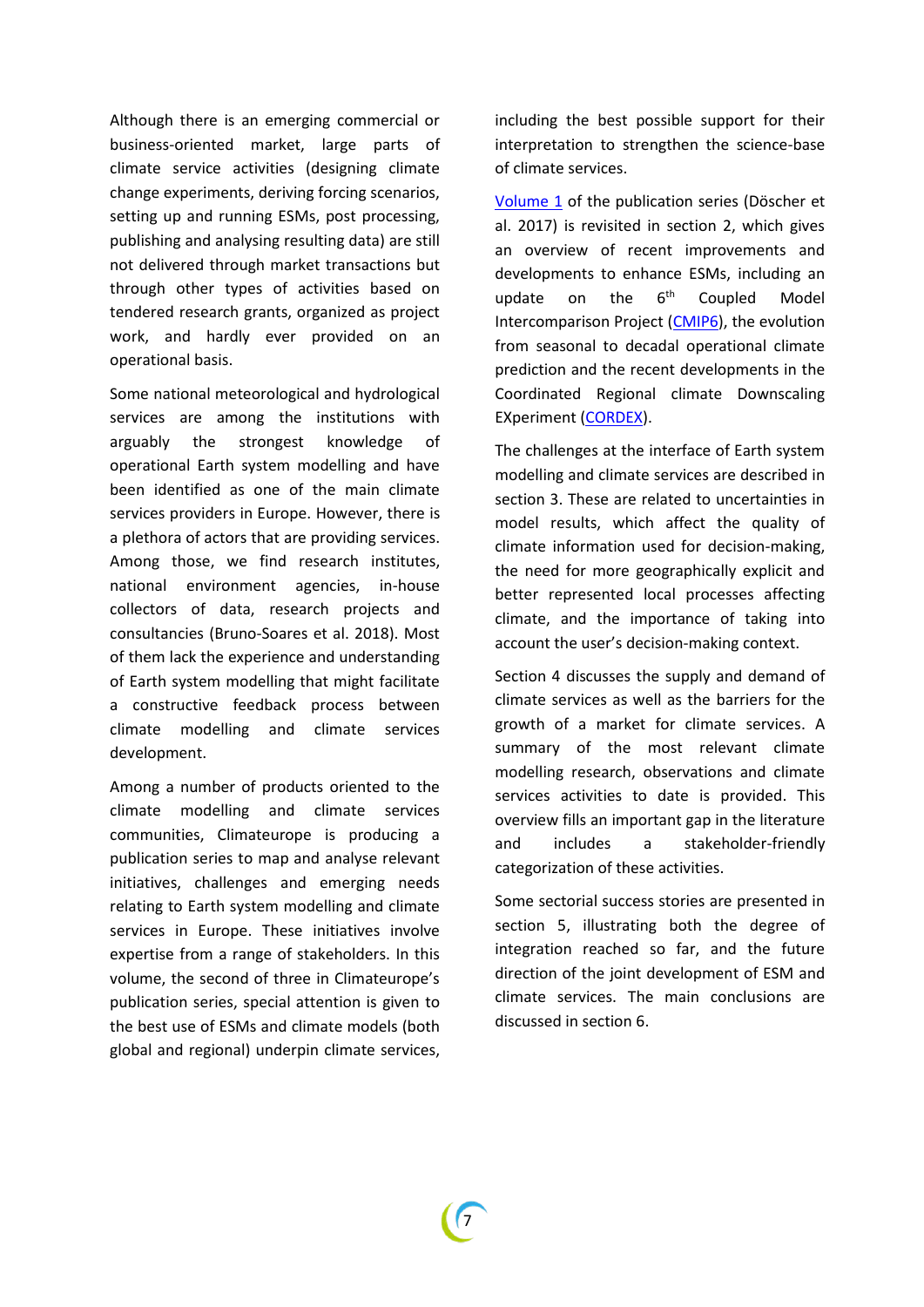

# 2 Update on the state-ofthe-art of Earth system modelling

Global and regional climate models (GCMs and RCMs), together with Earth System Models (ESMs) are key sources of climate data for many climate services. Following up on [Volume](https://www.climateurope.eu/european-earth-system-modelling-for-climate-services/)  [1](https://www.climateurope.eu/european-earth-system-modelling-for-climate-services/) from the Climateurope publication series (Döscher et al. 2017), this section gives an overview of recent improvements and developments to enhance ESMs towards CMIP6, and the evolution from seasonal to decadal operational climate prediction. This section also covers recent developments regarding tools to interpret and constrain model results which include bias-adjustment techniques, advanced validation approaches, model selection strategies and regionalization for local usage. The potential of those methods is by far not fully exploited.

## 2.1 Earth system modelling development priorities from a climate services point-ofview

Climate models and climate service developers both aim at providing society with relevant information concerning the societal implications of climate variability and change.

The scope of these two groups may vary, but there are a number of common requirements identified in a paper from Climateurope's research team (van den Hurk et al. 2018).

Climate services need to provide user-relevant region- and sector-specific information, as well as transparent guidance allowing the traceability to the ESM information and other information sources. Those requirements can be addressed by increasing resolution in space and time, and by enhanced focus in the delivery, setting of standards and quality assurance.

A continued dialogue between ESM developers and climate service providers is needed in order to provide more information than the climate state as input conditions for a risk assessment. Detailed knowledge on natural variability, interaction between climate variables and feedbacks between climate, mitigation consequences and socio-economic phenomena, may provide useful information across the entire chain between climate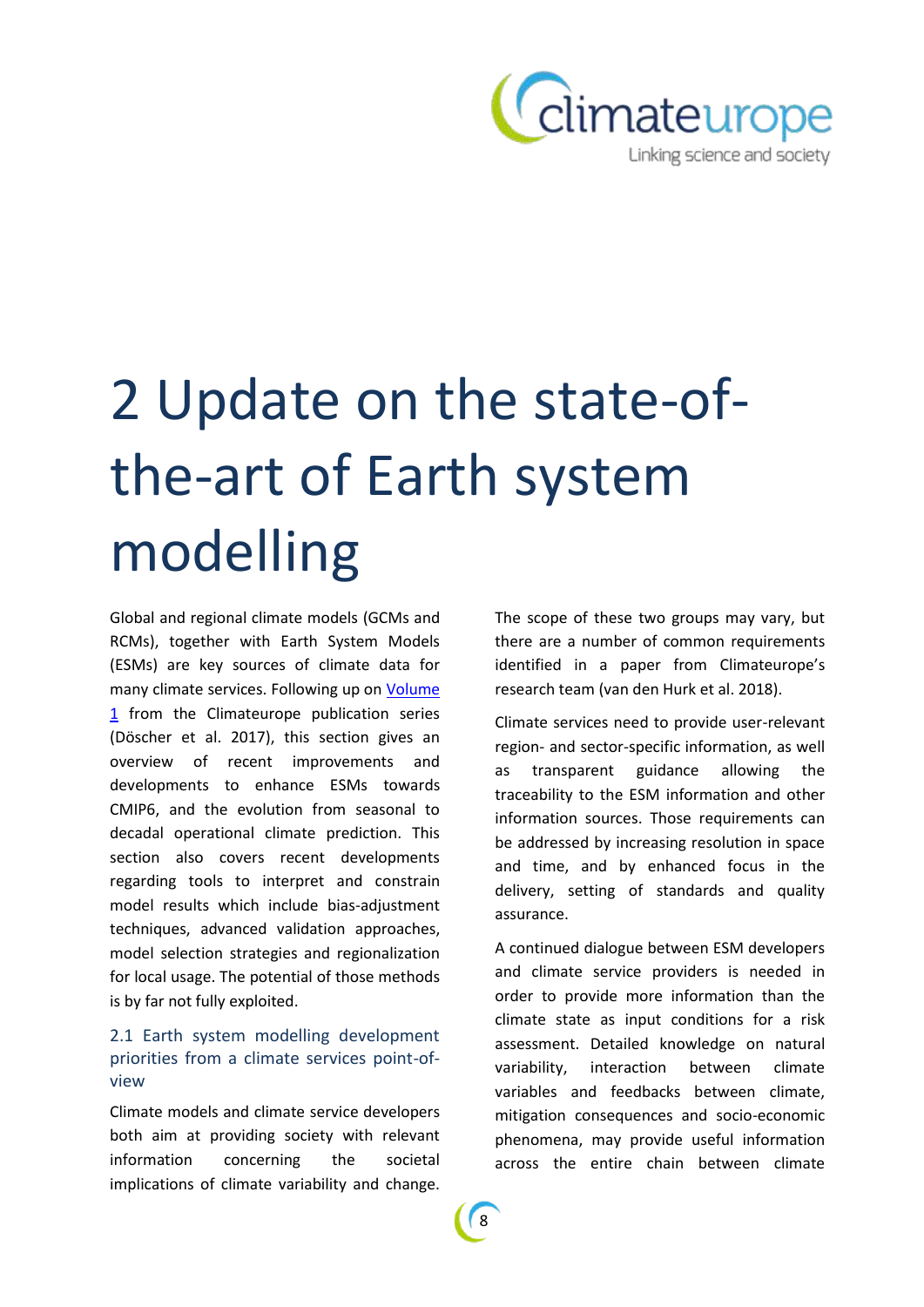

change projections and societal impact assessment, allowing the establishment of priorities for both development and provision. On the other hand, the experience of climate service providers with user uptake should guide the ESM development process. This process can inform climate service providers about the limitations and prospects of climate model outputs, and will inspire climate model developers and analysts to design creative experiments and output interrogation strategies.

### 2.2 Progress with Earth system modelling applications in CMIP6

Under the framework of [CMIP6](https://www.wcrp-climate.org/wgcm-cmip/wgcm-cmip6) (Coupled Model Intercomparison Project, phase 6) several Model Intercomparison Projects (MIPs) show a clear potential for utilization by climate services. Besides the obvious MIPs such as the [ScenarioMIP,](https://www.wcrp-climate.org/modelling-wgcm-mip-catalogue/cmip6-endorsed-mips-article/1070-modelling-cmip6-scenariomip) the Decadal Climate Prediction Project [\(DCPP\)](https://www.wcrp-climate.org/modelling-wgcm-mip-catalogue/cmip6-endorsed-mips-article/1065-modelling-cmip6-dcpp) and [CORDEX-MIP,](https://www.wcrp-climate.org/modelling-wgcm-mip-catalogue/cmip6-endorsed-mips-article/1052-modelling-cmip6-cordex) other relevant MIPs including the Land Use MIP (LUMIP), the High Resolution MIP (HighResMIP) and the Carbon Dioxide Removal MIP (CDRMIP), provide elements for decision support for climate change mitigation options.

A key question in [LUMIP](https://www.wcrp-climate.org/modelling-wgcm-mip-catalogue/cmip6-endorsed-mips-article/1053-modelling-cmip6-lumip) is how and to what extent regional land-use or land- management strategies can best help to mitigate climate change (Lawrence et al. 2016). LUMIP focuses on biogeochemical and biophysical effects of extended use of land and of different levels of land management.

[HigResMIP](https://www.wcrp-climate.org/modelling-wgcm-mip-catalogue/cmip6-endorsed-mips-article/1068-modelling-cmip6-highresmip) will apply a multi-model approach to the systematic investigation of the impact of enhanced horizontal resolution. With horizontal resolutions of up to 25 km, the global models within this MIP will enable study of global interactions, as well as local extreme processes.

Linking science and society

Motivated by slow progress in mitigating emissions, [CDRMIP](https://www.wcrp-climate.org/modelling-wgcm-mip-catalogue/cmip6-endorsed-mips-article/1302-modelling-cmip6-cdrrmip) will consist of experiments to understand the potential, impacts and challenges of carbon dioxide removal. Key topics are the response of atmospheric temperature and other climate variables to direct removal of  $CO<sub>2</sub>$  and other greenhouse gases from the atmosphere, the possibility to reverse a warmer climate to a more recent climate (i.e. an overshoot scenario), and the efficiency and impacts of afforestation, reforestation, and ocean alkalinisation.

Based on simulations undertaken within those MIPs, climate service applications will have the potential to support mitigation decisions by providing insights and data to illustrate alternative mitigation pathways.

### 2.3 Progress in the evaluation of climate models and ESMs

The climate modelling community is addressing the evaluation of climate models through community development of new evaluation tools. The leading new tool in Europe is the ESM eValuation Tool (ESMValTool) (Eyring et al. 2016). It is a routine benchmarking tool with diagnostics and performance metrics that provides a growing number of state-of-the-art analyses to be applied to single or multiple models, or to observational databases. The tool is targeted at CMIP output data, therefore developers plan to integrate the ESMValTool alongside the Earth System Grid Federation (ESGF) that stores CMIP model simulations.

The ESMValTool or similar tools represent an enhanced opportunity even for climate services to evaluate climate simulations with a standard, homogenized tool that could help, for example, to make objective choices for constraining simulation ensembles.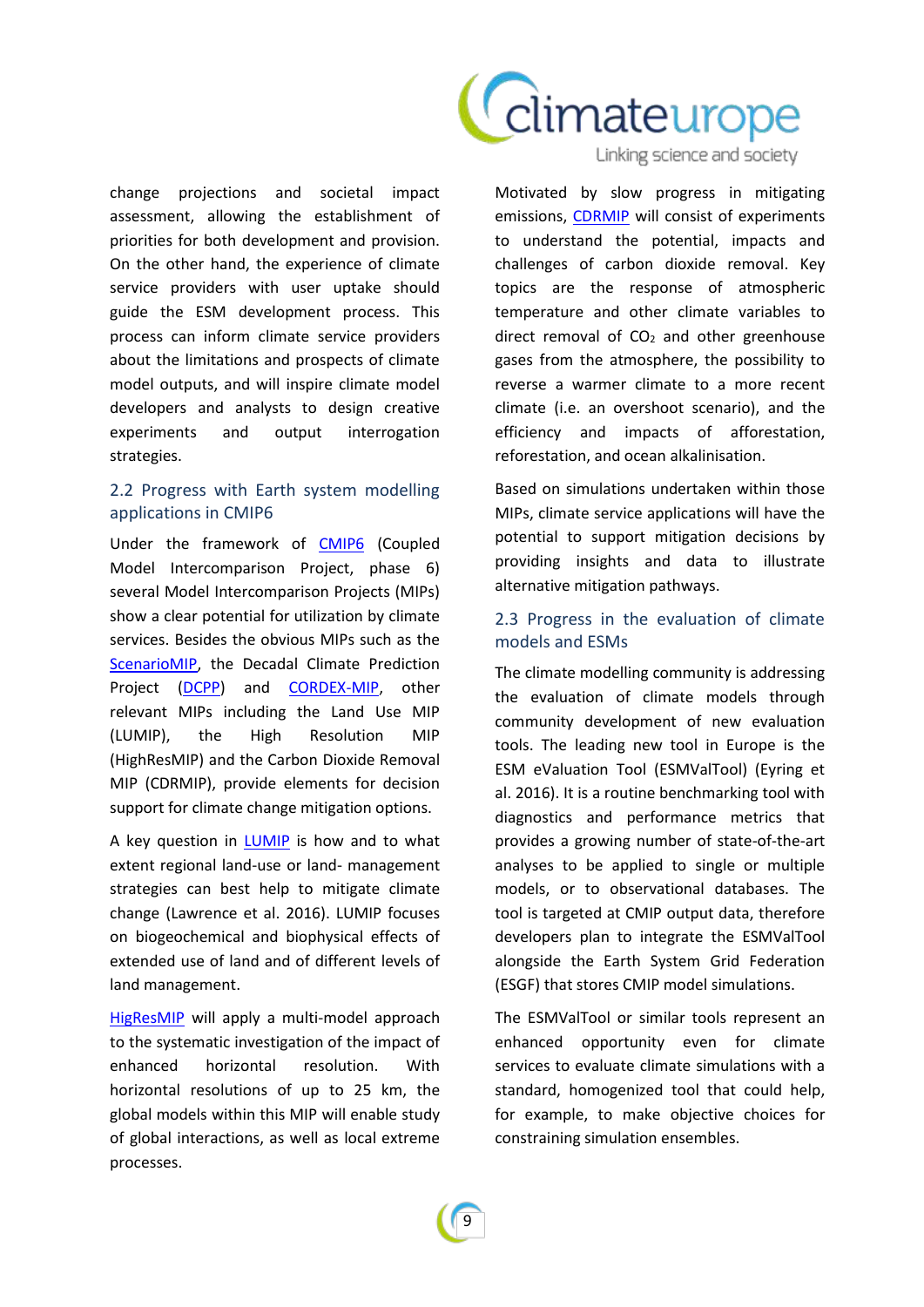

#### 2.4 Operational climate prediction

Climate prediction aims at providing future climate information for time scales that range between three weeks and several years into the future (Doblas-Reyes et al., 2013). This includes forecast systems for subseasonal, seasonal and decadal prediction. Predictability at those time scales needs to consider that the climate system is highly multifaceted without a single controlling factor. Both ESMs and empirical-statistical methods are used for the task. Both approaches are continuously improved because forecasts are evaluated regularly against observations, highlighting the forecast systems weaknesses and strengths. The properties of empirical and ESM approaches are complementary and both could be used in the development of climate outlooks. Forecast systems based on ESMs benefit from the developments taking place in long-term climate change projections, which rely on a better understanding and representation of the most relevant physical processes. The combination of the different sources of climate predictions should use objective methods due to a number of advantages, such as traceability of forecast process, improved credibility for forecast provider, quantification of forecast skill, and the availability of underlying digital data being readily available and which can be used in application models.

Significant progress has been achieved under the Subseasonal-to-Seasonal [\(S2S\)](http://s2sprediction.net/) project, in particular in terms of improving the forecast quality and process understanding, and capitalizing on the expertise of the weather and climate research communities. Decadal predictions have been recently improved in many regions such as the North Atlantic, making it possible to improve predictions of Atlantic hurricane frequency averaged over several years (Caron et al. 2018).

Operational climate prediction has three facets: i) the operational infrastructure for climate prediction, which is made of global producing centres for long-range forecasting (GPC-LRF), lead centres (LC) for long-range forecasting multi-model ensemble, and lead centres for standardised verification system, ii) the delivery of regular predictions to satisfy the requirements of climate services formulated by the Global Framework for Climate Services (GFCS) and the Climate Services Information System (CSIS), and iii) research to support further advances, with several working groups sponsored by the World Climate and Weather Research Programmes (WCRP and WWRP). In this operational context, much more can be done to address some of the basic, persistent scientific questions raised at operational fora by tapping on established linkages between the operations and research communities.

### 2.5 Recent developments in the Coordinated Regional Climate Downscaling Experiment (CORDEX)

Regional downscaling is clearly adding value to the underlying global climate projections and, often in combination with bias correction, is a basis for downstream development of climate services. [CORDEX](http://www.cordex.org/) is focusing on further improving regional climate modelling, related processes and information integration methods, such as fine-scale process-level changes in the climate system and robust assessment of regional change via the CORDEX [Flagship Pilot Studies](http://www.cordex.org/endorsed-flagship-pilot-studies/) (FPS) and [CORE](http://www.cordex.org/experiment-guidelines/cordex-core/) (Coordinated Output for Regional Evaluations) simulations. The consistent set-up in CORE simulations (with defined global climate models to be all downscaled by a defined set of regional climate models) with 25 km resolution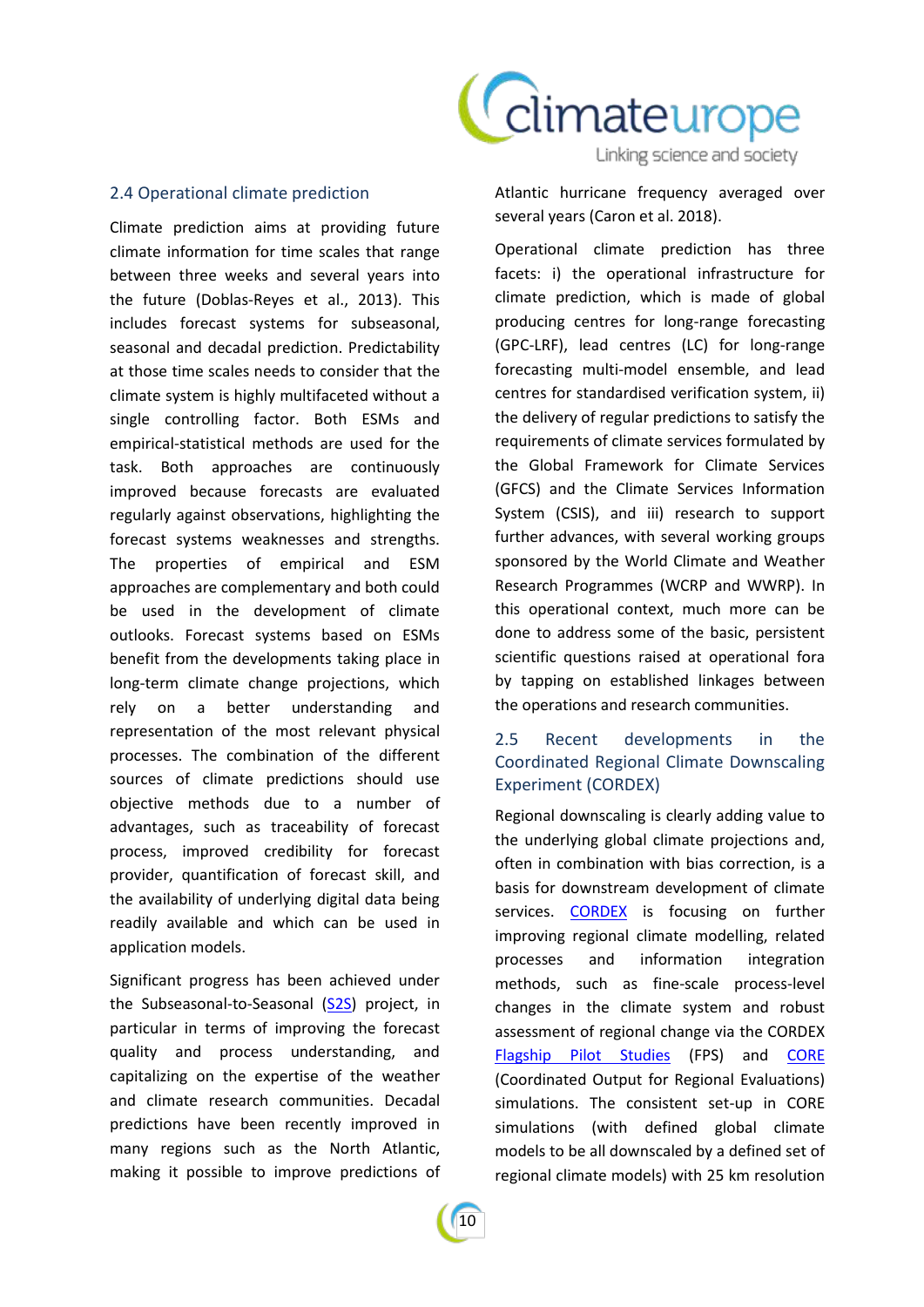

will serve as foundation for further downscaling and as a base for the next phase of CORDEX. The FPS looking at convective precipitation in the Alpine region, involving Regional Climate Models (RCMs) operated at grid resolutions of 2-3 km, addresses added value of convective-permitting models. Activities involving convective-permitting RCMs are also part of the current H2020 project European Climate Prediction System [\(EUCP,](https://www.eucp-project.eu/) Hewitt and Lowe, 2018). Those efforts are expected to provide research and output for an improved quality base for downstream climate services.

The CORDEX scientific challenges have been updated towards more focused and user driven research areas that can benefit the most from the regional simulations: cities, wind energy, inland waters, small islands, organized convection systems and high mountain environments. These challenges are reflected in the ongoing and upcoming FPS.

#### 2.6 Bias adjustment

Climate models are afflicted by important biases (systematic deviations from observed conditions) when simulating past and recent climate. As reported in [Volume 1,](https://www.climateurope.eu/european-earth-system-modelling-for-climate-services/) the climate modelling community is successfully reducing these biases, but at the same time the impact Linking science and society

research and climate services communities need to adapt the climate model outputs by correcting and constraining them in order to increase the potential for usage of climate models outputs. As bias adjustment also introduces uncertainty, a Bias Correction Intercomparison Project (BCIP) has been recently established (Nikulin et al. 2018). BCIP's analysis so far could not identify "the best" bias-adjustment method, although some methods were found to be better "balanced" across different statistics for the calibration and scenario periods. It was also concluded that the performance of different approaches depends not only on the bias adjustment methods but also on the input climate simulations (different kinds of biases) and the user requirements.

Taking into consideration all the points described in this chapter could lead to a common research and development agenda where Earth system modelling and climate services overlap. Societal relevance and due respect to the limited relevance of climate information when decoupled from a particular decision-making context with multiple inputs should be put central in this agenda and may enhance the accuracy and the saliency of the climate services developed.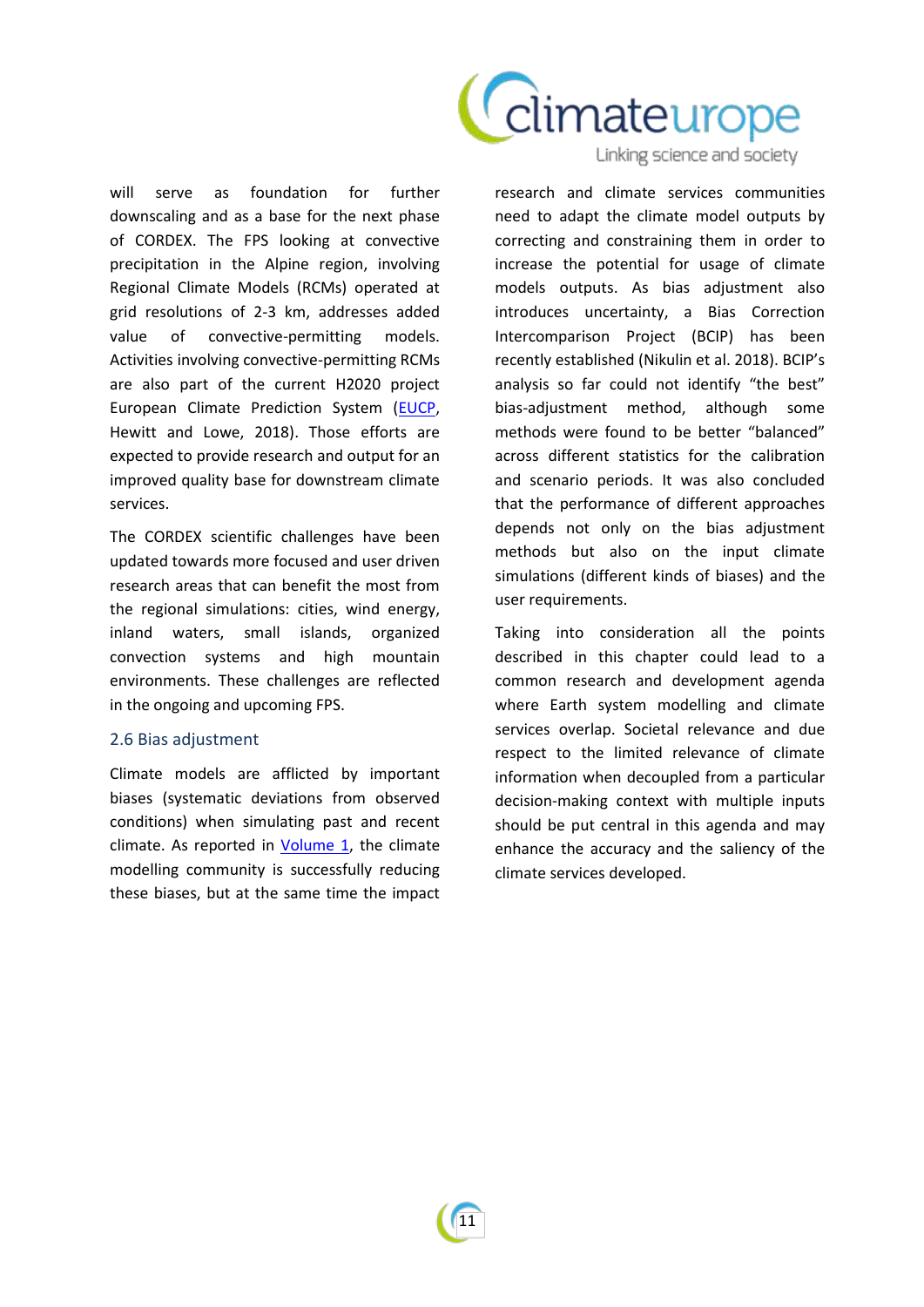

# 3 Integration of Earth system modelling and climate services

ESMs provide the best available science-based information, particularly climate projections for the future, required to inform policymakers on the importance and need for adaptation to a future climate, such as mentioned in the Paris Agreement of the United Nations Framework Convention on Climate Change (Jacob et al. 2018) and the new report from the Intergovernmental Panel on Climate Change report (IPCC 2018).

Several initiatives and programmes have interest in using climate services developed from climate model and ESM outputs. These initiatives are described in  $Volume_1$  of the Climateurope publication series, and include the WMO programmes (GFCS and WCRP), the JPI Climate and associated ERA-NET for Climate Services (ERA4CS), the Copernicus Climate Change Service (C3S), the H2020 research programme, the Climate Services Partnership (CSP) and the Climate Knowledge Hub. Apart from these large scale initiatives, there is also a wealth of national and smaller scale projects that are even more effective in bridging the

gap between science and end users. Examples are the recently released new Swiss climate scenarios [\(CH2018\)](http://www.ch2018.ch/), the UK climate projections [\(UKCP18\)](https://www.metoffice.gov.uk/research/collaboration/ukcp/about) or the climate change scenarios for the Netherlands ([KNMI'](http://www.climatescenarios.nl/)14).

Another example of how the output from ESMs can be successfully integrated in the development of climate services is illustrated by Otto et al. (2016) who explore the chain that links the provision of data to the application of climate services. Throughout the chain, tailoring and traceability are needed to adapt the climate service to user needs and to have a transparent process. A bi-directional communication benefits both providers that can better understand user needs, and users, that can handle uncertainty with confidence.

Nevertheless, van den Hurk et al. (2018) discussed the challenges at the interface between ESMs and climate services. The challenges relate to aspects such as i) purpose of the model versus service development, ii) gaps between the spatial and temporal scales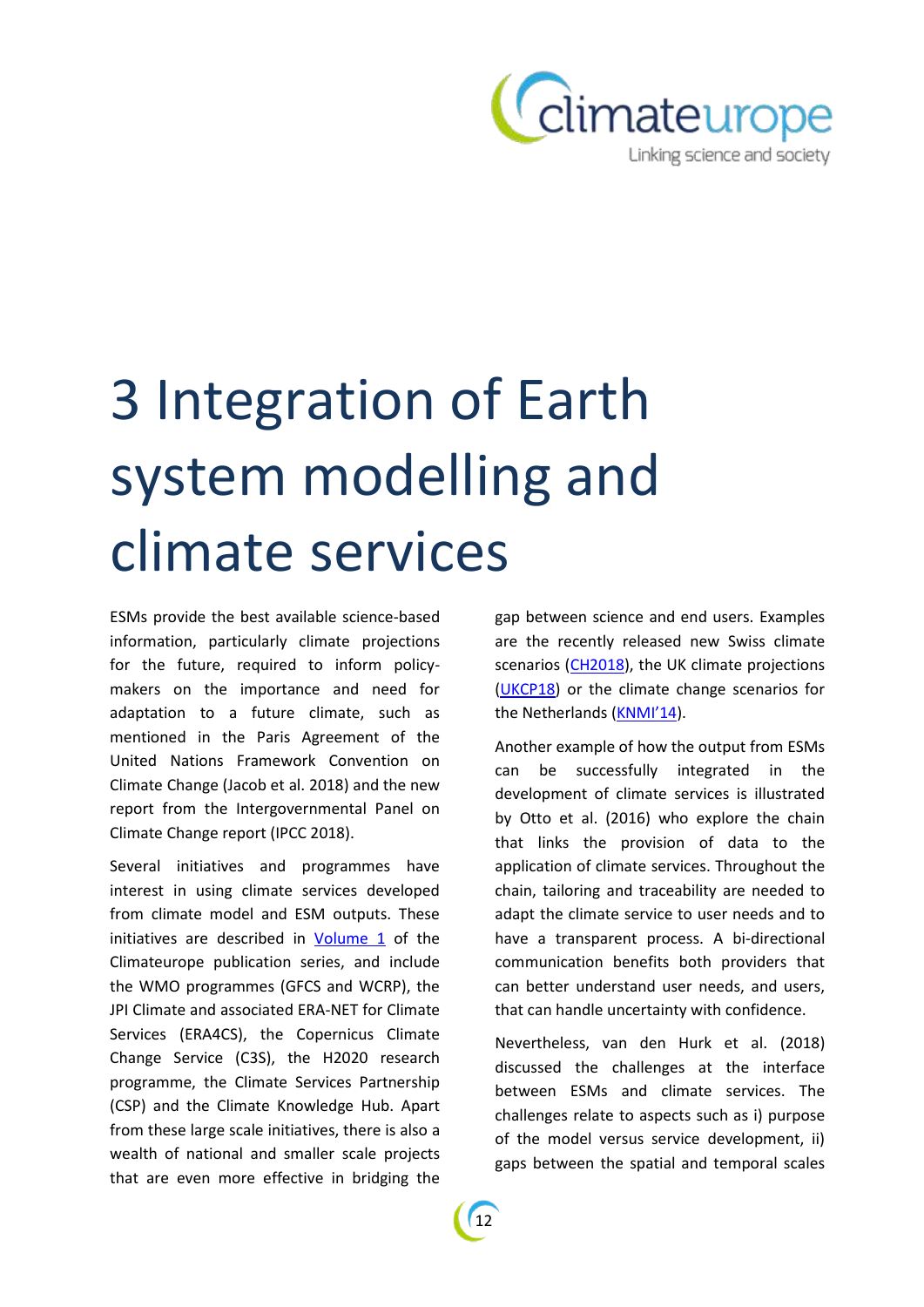

Linking science and society

of models and the scales needed in applications, and iii) tailoring climate model results to real-world applications. Specific challenges, also identified in the climate services literature, relate to the evaluation and quality control of climate data and derived services, the communication of results and associated uncertainties, building trust, having a better overview of the climate information available, and making this climate information usable for climate services.

Thus for example, systematic comparison with the best observational datasets available could guide modellers to investigate the models' ability to reproduce climate variability and also guide users about the expected forecast quality. In the case of climate predictions, this is normally achieved through forecast verification, a process through which forecasts are compared against observations of what actually occurred or some good estimate of the true outcome (e.g. [wind bulletins](https://ess.bsc.es/information/wind-bulletins) developed under the Spanish project RESILIENCE). Furthermore, Evaluation and Quality Control (EQC) has been established by C3S, with the aim to keep track of user requirements and inform about gaps, limitations and shortcomings in the delivery of climate services and products.

Although significant progress has been made in the last years to make climate information easily accessible for a wide range of users (e.g. Preuschmann et al. 2017, the Netherlands [Climate Impact Atlas](http://www.klimaateffectatlas.nl/en/) and the Met Office's [Global Food Insecurity and Climate Change\)](https://www.metoffice.gov.uk/food-insecurity-index/), many users still don't know where they can find the information they need or how they can get information in a format they can use. Sometimes, some users lack the appropriate background knowledge required to make an optimal use of this information. This constitutes an important drawback, which could be overcome by the development of training resources (e.g. the recently started [C3S](https://climate.copernicus.eu/user-learning-services)  [User Learning Services\)](https://climate.copernicus.eu/user-learning-services).

Society should be able to benefit from usable climate information to better adapt to the risks posed by climate variability and change. This is by no means a simple task, in part due to the multiplicity of end-users and diversity of decision-making situations (i.e. across sectors and spatio-temporal scales). Research is often fragmented and concentrated in sector-silos and therefore, an overall view of the use of climate information in multi-sector decisionmaking is noticeably absent (Bruno-Soares et al. 2018).

Despite the challenges mentioned, ESMs and climate services are integrated up to a certain point and do provide society with relevant and useful information. However, this integration can be further developed. Priorities for development include:

- The need for a further representation of the human system in ESMs and that Integrated Assessment Models (IAMs) become more geographically explicit in order to better represent local processes, such as water management and presence of renewable energy. This would allow better integration of the development agendas of the two modelling communities (Detlef van Vuuren in CarbonBrief 2018).
- Continue the development of climate models at the scale desired by decisionmaking. It is important that models will be able to simulate local characteristics, such as the climate in a city, in mountainous regions or along the coast (Daniela Jacob in Carbon Brief 2018). The major challenge would include the ability to trust climate models at finer and finer scales, which,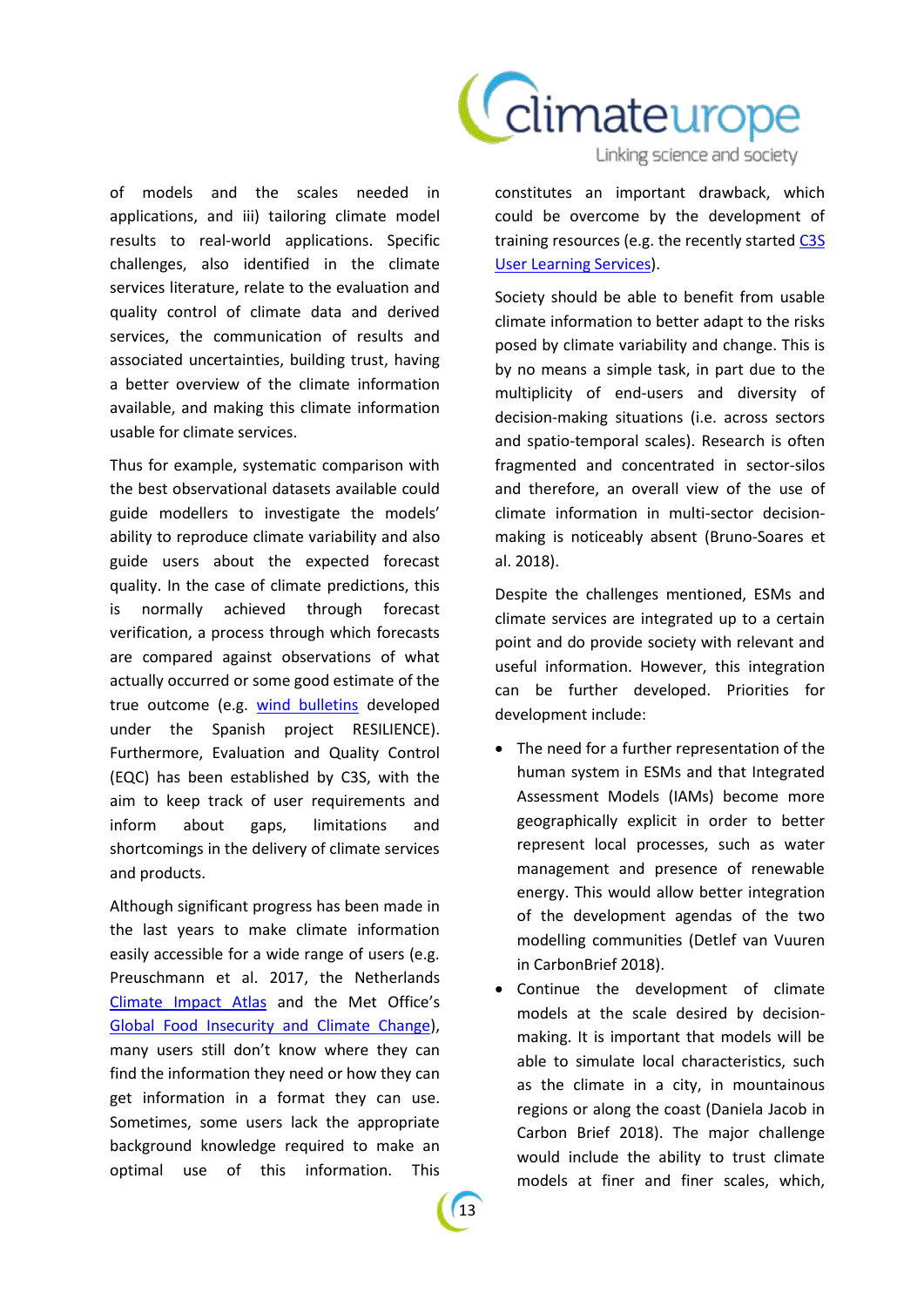

ultimately, is what people want to know (Chris Jones in Carbon Brief 2018). The successful increase of model resolution and trust in finer-scale data should be accompanied by a reduction of the bias of climate models (see section 2.6).

- Focus on capacity building and translation to climate services. The value of training and education for capacity development should not be underestimated and has not received the desired attention.
- Strengthening the dialog between ESM developers and both creators and providers of climate services, with key roles assigned to intermediaries with science communication background and knowledge brokers.
- Evaluating research beyond scientific impact. Quality control of the data or of the

Linking science and society

number and quality of publications might not be enough to guarantee the quality of transdisciplinary processes or resulting climate service products (e.g. data portal, prototype products, fact sheets). Academics need to be positively evaluated for crosssector collaborations; it is important to identify special quality dimensions, criteria and indicators which are needed for an evaluation of transdisciplinary processes, such as climate services (Wolf et al. 2013).

Taking into account all good practices and challenges, van den Hurk et al. (2018) suggest the compilation of a coherent common research agenda for those areas where ESMs and climate services interact on initiatives that work already partly along these lines.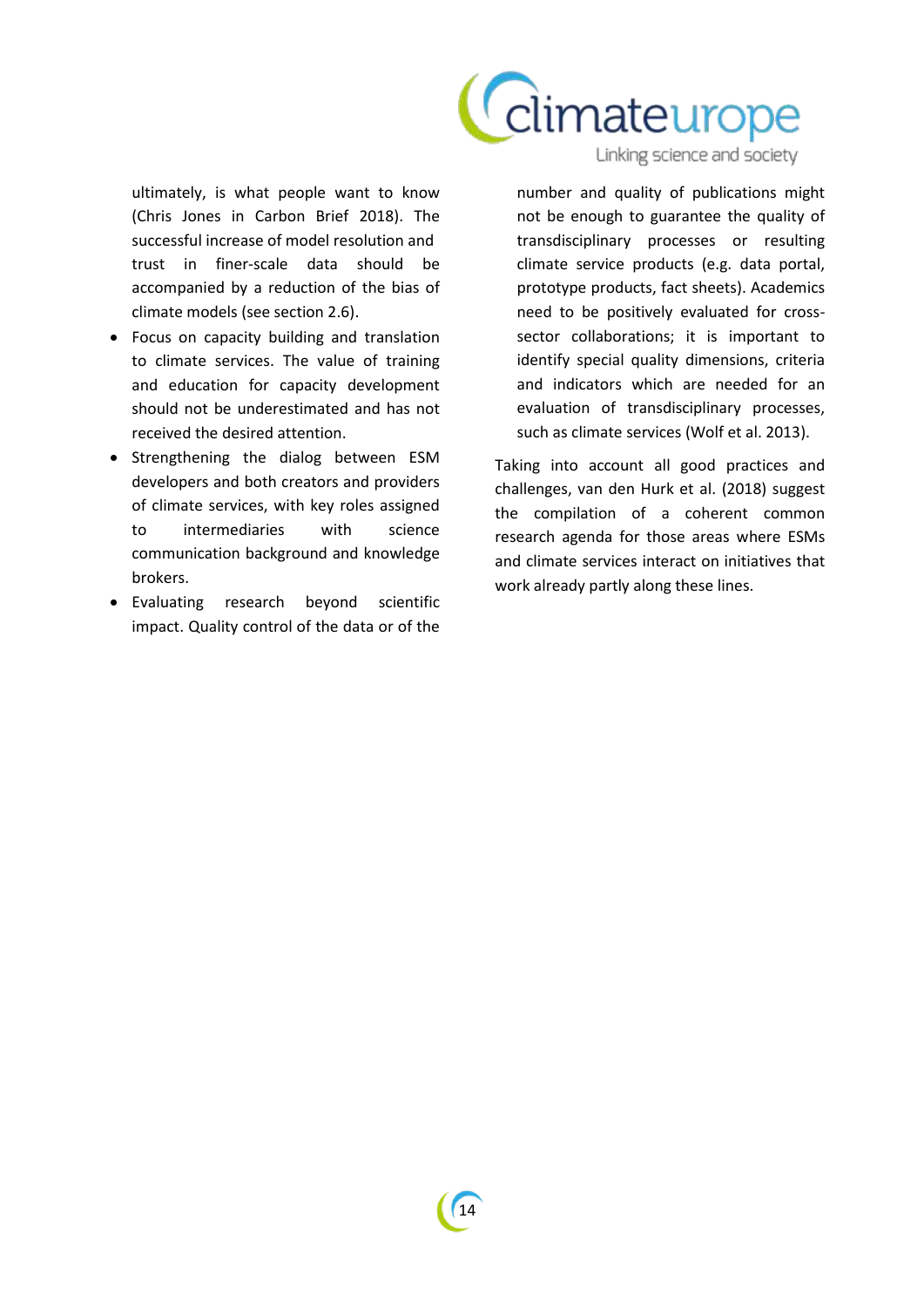

# 4 Climate modelling and observational products for the climate services needs

Weather and climate information, from historical observations through to seasonal climate forecasts, decadal climate predictions and multi-decadal climate change projections, is increasingly available. These advances continue to be driven by improved observation networks, data processing, climate models and computer resources. However, the uptake of this information amongst climate-sensitive sectors and how this information informs decision-making still needs to be improved.

#### 4.1 Supply and demand

Climate services as a concept continue to be largely dominated by a supply-side perspective and research funding agencies, with services often framed from a standpoint of climate observations and modelling. Climate service providers do respond to societal needs by, for instance, focusing research on extremes or on good estimates of the climatology. However many argue that this will not allow the existence of a functioning widespread climate services market.

The public sector is the biggest provider of historical data and future climate projections; however it has a limited bandwidth to meet all the potential demand. Picking up on the example of what happened with some aspects of weather forecasting services such as, for example, private consultancies for media, farmers, utilities, shipping and air traffic, a considerable market is more likely to emerge with increased involvement from the private sector. It should be noted that even private weather forecasters rely on the provision of public data and services, with the sectoral division between private and public not always clear. A major difference though, is that weather forecasting is operational while most of the key elements underpinning climate services (climate model development, climate projections, etc.) is research-driven and not operational. **EU-MACS** project found signs that the stricter the separation between public and private domains, the more that product options might remain undeveloped.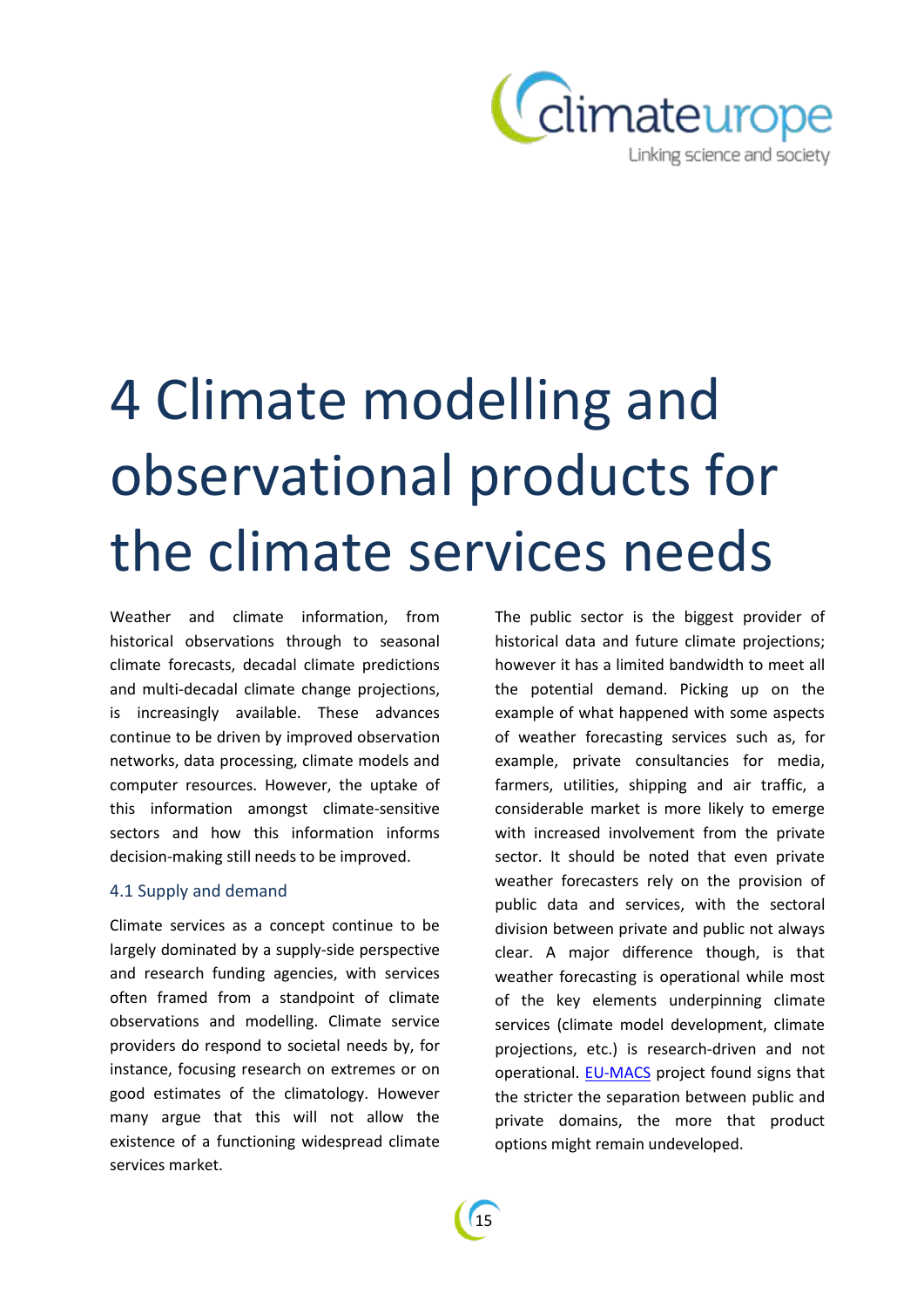The largest demand for climate services still comes from public and governmental organizations, often driven by regulations compelling them to fulfil government commitments. The private sector is potentially a large opportunity and includes many actors with very different needs. While some sectors are demanding long-term (end of the century and beyond) climate risks, others are concerned by shorter-term (subseasonal to decadal) regional changes. The expectation from the European Commission, as articulated in their Roadmap for Climate Services, is that the uptake by the private sector should be much larger than it currently is. To date the private sector consists of limited users of climate services, except in the case of a few "early adopters" and extremely "weather sensitive" such as the insurance and water sectors (Bruno-Soares and Dessai 2015). The private sector demand is typically framed as supporting their users in cost saving and reducing risks or avoiding damages. Companies tend to develop their in-house capabilities to access and use services with a general reluctance to pay for climate services externally without an apparent gain in productivity.

The further integration of climate adaptation and disaster risk reduction into regulatory requirements would be a natural source of demand for climate services and could also stimulate innovation and sources of competitive advantage. Particularly important will be the legislation on mandatory climate change adaptation planning by urban and regional authorities (and infrastructure organisations). At the same level, the financial sector could oblige their clients to report on climate risks of their assets and activities. Such an example can be found in the G20 Task Force on Climate-related Financial Disclosures (TCFD) whose core recommendation is that all companies should disclose climate-related financial information alongside their

mainstream financial filings, and it has set out to advance global standardization of climate reporting.

To finance climate adaptation, a realignment of current investment is also needed. In particular, for developing countries there is an "adaptation gap", defined as the difference between the needs for investment in climate change adaptation and the actual financing of these activities. To meet finance needs and avoid an adaptation gap, the total finance for adaptation in 2030 would have to be 9 to 19 times higher than current levels of international public adaptation finance (Oliver et al. 2018). The closing of this "adaptation gap" would spurn global demand for the climate services needed to underpin these investments.

#### 4.2 Barriers

There are many barriers to market growth and to the development of a vibrant ecosystem of climate service suppliers and clients. Adaptation to climate change poses a challenge to society and requires a long-term approach and understanding of a scientifically complex problem.

The ensemble mean of CMIP projections per climate scenario has become a de facto standard starting point for the "best estimate" of key global climate variables, also thanks to the use in the IPCC reports. These "best estimates" however may have little relevance to decision makers operating at local or regional scales who frequently demand accurate and local scale information not resolved by global models. However, there is no one best way to provide more detailed regional information (dynamic or statistical downscaling) as it depends on each particular application as well as available data and resources. A framework for standardizing experimental protocols and output data from regional climate models has been put forward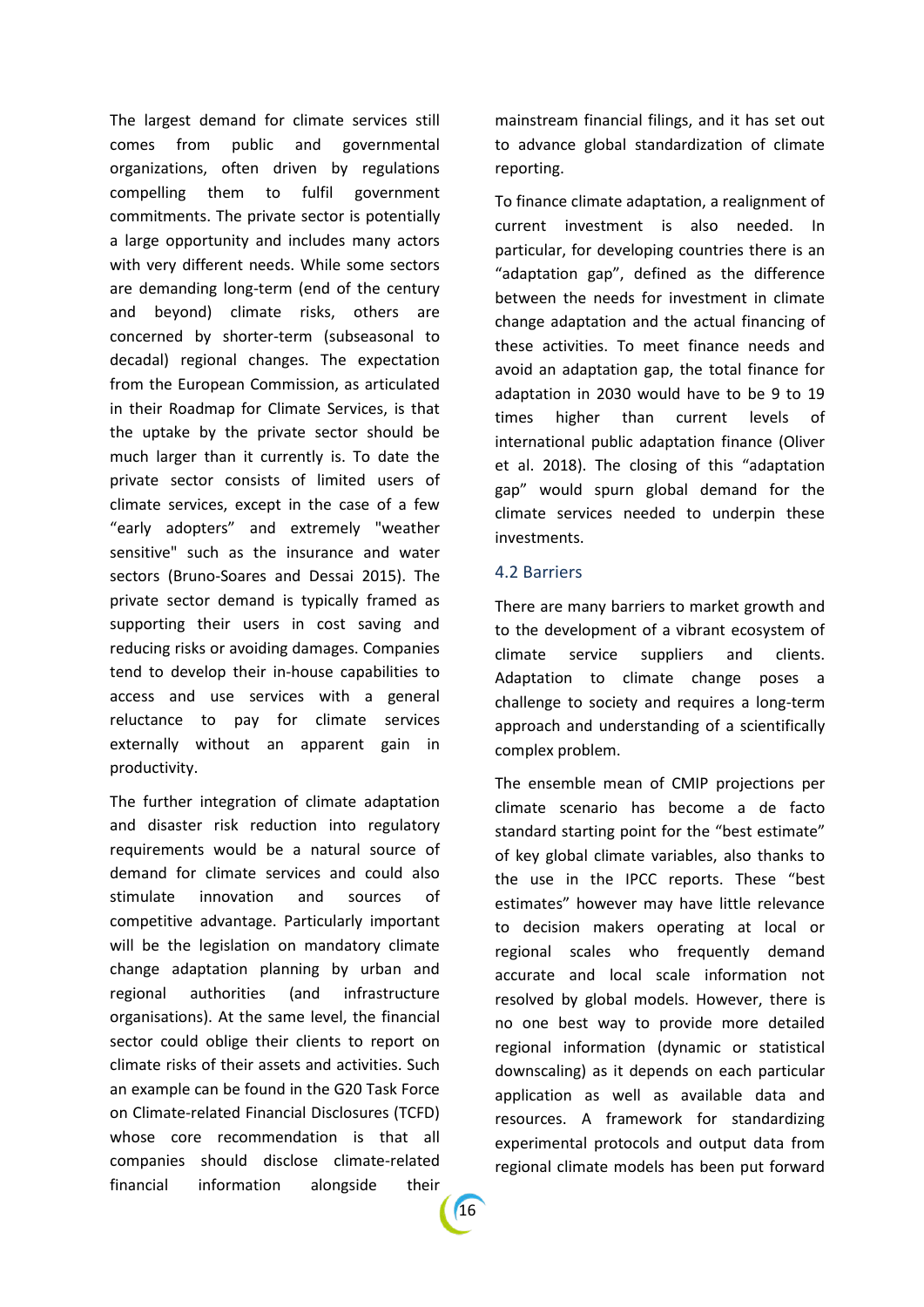by CORDEX. This does not, however, include standardized model documentation and metrics to classify a dynamical or statistical model as fit for purpose. Other quality indicators could be extended to issues related to combined use of climate and non-climate data. Although difficult it would reflect a 'fit for purpose' label in the case of downstream (and some midstream) climate services.

The demand for an analysis of impacts and adaptation options increase the diversity of products and services. Users often demand very high spatial and/or temporal resolution. This is often at the limits of scientific understanding and in some cases technical capability. Whether the resolution demand is a real barrier or whether intelligent use of existing climate data could address the demand is not yet so clear. The actual barrier can also be the awareness of the existence of a specific climate service or the decision to actually take a service in the first place.

Climate services are evolving from simply improving access to ever more climate data to user-informed activities. In this context, they need to move towards a demand-driven and science-informed approach where dialog is needed to find out what users really need and what providers can offer. The client's business culture, condition and position in its own market are just as important in deciding the take up of climate services. However, collaboration and communication between users, service providers and scientists is time consuming. A separate specialist climate service community to that of climate researchers might be expected to grow to overcome these barriers.

The already mentioned creation of an "observatory for climate services" would be of great interest for all market participants and funding agencies.

As modelling capabilities of the underpinning science of climate services improves, so too the potential applications of climate services increase. There is a large variety of projects, products and services available to help inform and address climate-related questions in Europe, partly because there is a large variety of users of project outputs, products and services, and partly because each user often has their own particular requirements. This chapter provides a few brief highlights from the wide array of European climate modelling, climate research, climate observations and climate service projects and some examples of the ways in which they link together. It is challenging to undertake a classification, since there are many potential ways of doing so. We have chosen to categorise the information according to Fig. 4.1: whether the products and/or services increase understanding of climate systems, or develop infrastructure, or contribute to climate adaptation research, whether they enhance the quality of climate data, or help our understanding of user requirements, or finally whether they help identify market opportunities.

Successful operationalisation of climate services requires a holistic approach; therefore it is natural for climate service projects to include activities that span more than one of the categories listed. Therefore, the table in Fig. 4.2 that displays examples from the categories above is intended to highlight major themes rather than their sole objectives. In terms of the development of climate services, there is a balance to be struck between the principles of co-design/co-production with end users, and what could be argued as a more traditional top-down model (as seen in other service provision sectors) of provider-leading production. The EUropean MArket for Climate Services [\(EU-MACS\)](http://eu-macs.eu/) project aims to identify and explain obstacles to the uptake of climate services and suggest means to resolve these

#### 4.3 Products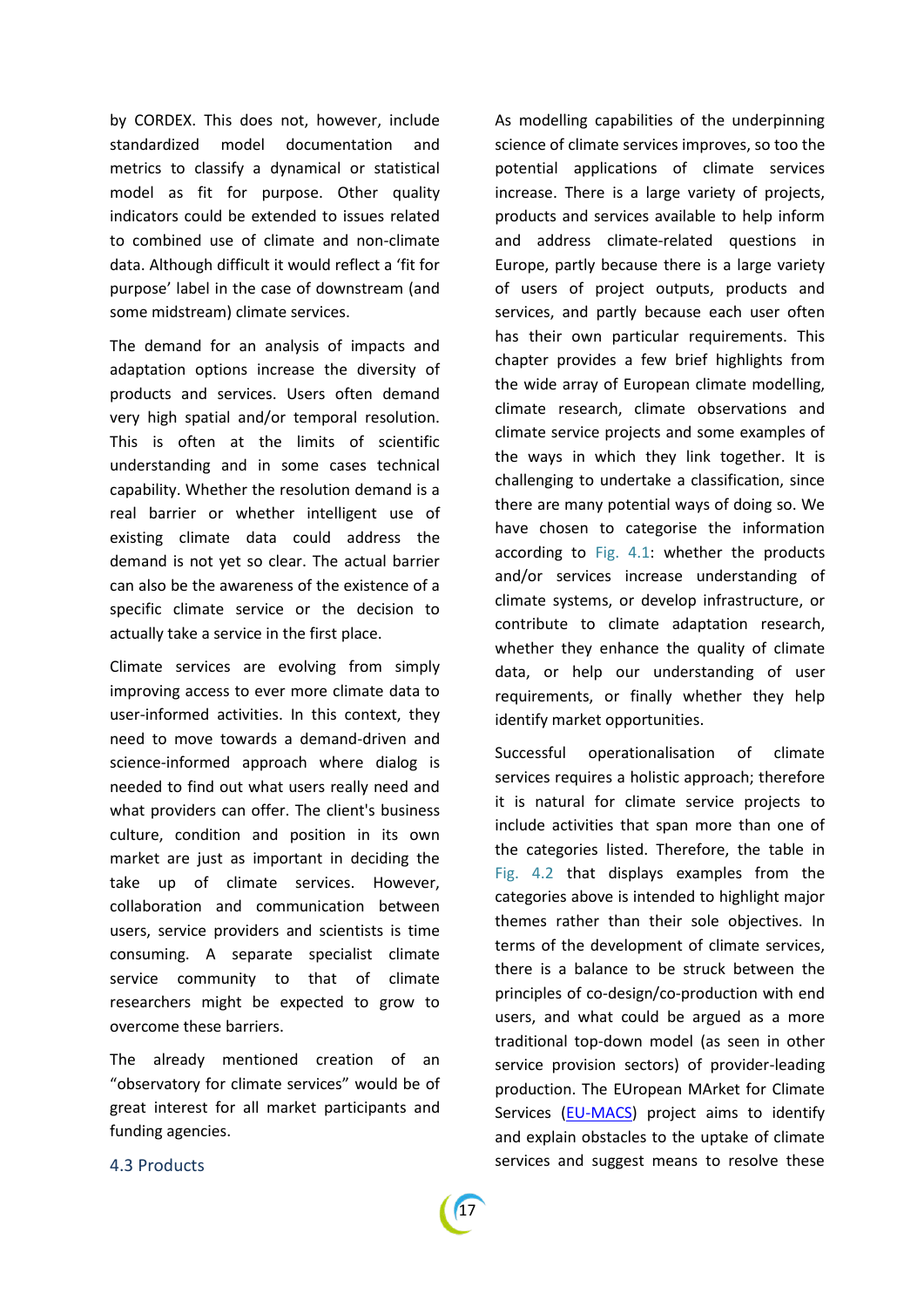

Figure 4.1 An illustration of the six broad categories of climate services used within this report: Understanding the climate system and improve/ extend information for the **past and the future** with climate services component; Develop **infrastructure** to get access to climate and impact data and information, visualisation and processing; Climate **adaptation** research, including decision support; Evaluation and **quality control** of sources of climate information; Identifying **user needs**; Identifying of **market opportunities**.

obstacles. As part of a market analysis, [EU-](http://eu-macs.eu/)[MACS](http://eu-macs.eu/) has identified that the lack of a clear marketplace for climate services is a major obstacle to the growth of operational climate services. Given the great efforts underway to provide more freely available climate data (e.g. the [C3S Climate Data Store](https://cds.climate.copernicus.eu/#!/home) (CDS), the [OASIS](https://oasishub.co/about/about-the-oasis-hub/)  [HUB,](https://oasishub.co/about/about-the-oasis-hub/) the [IRI/LDEO Climate Data Library,](http://iridl.ldeo.columbia.edu/index.html?Set-Language=en) the [KNMI Climate Explorer,](https://climexp.knmi.nl/start.cgi) the ECMWF data portal [\(DIAS\)](https://www.copernicus.eu/en/access-data/dias), the C3S portal [CLIPC,](http://www.clipc.eu/) the IS-ENES2 [Climate4Impact](https://climate4impact.eu/impactportal/general/index.jsp) portal, etc.) access to specialist knowledge to interpret such data, and tailoring the data to specific needs, will perhaps be the value proposition of future climate services.

The project MArket Research for a Climate Services Observatory [\(MARCO\)](http://marco-h2020.eu/) was a sister project to [EU-MACS](http://eu-macs.eu/) that assessed the size and composition of the untapped market for climate services and outlined market growth until 2030. [MARCO](http://marco-h2020.eu/) recently completed a study indicating that there is increasing demand from previously unexplored user groups, e.g. legal sector. Climate services and products for the legal sector are likely to require attribution and integrated socio-economic climate change impact models (including counter –factual scenario modelling) – rigour, resolution and comparability were identified as the three highest ranking criteria for this sector. The wide reaching benefits to society of climate services have been made clear by previous projects that have explored a range of sectors including health (e.g. [ClimApp\)](http://www.lth.se/climapp/project/), tourism (e.g. [PROSNOW\)](http://prosnow.org/), transport (e.g. [EWENT\)](http://ewent.vtt.fi/), agriculture (e.g. [AgriCLASS\)](https://www.copernicus.eu/projects/agriclass), food security (e.g. [CLARA\)](http://www.clara-project.eu/), energy (e.g. [CLIM4ENERGY\)](http://clim4energy.climate.copernicus.eu/), to name but a few.

Improvements in resolution capability of global climate models are being explored in the H2020 project [PRIMAVERA,](https://www.primavera-h2020.eu/) which is producing historic and future simulations between 1950- 2050 using mesh sizes up to ~25 km with 7 different models, working alongside CMIP6 HighResMIP. Such resolutions are generally better able to represent climate extremes such as wind storms and tropical cyclones. The [CRESCENDO](https://www.crescendoproject.eu/) project also facilitates a coordinated European contribution to CMIP6, bringing together 7 European Earth System Modelling teams and 3 European Integrated Assessment Modelling groups. [CRESCENDO](https://www.crescendoproject.eu/) will particularly inform a number of key MIPs where aerosol and biogeochemical components are critical (e.g. terrestrial and marine carbon cycle) to provide future projections that are as realistic as possible. Another notable development in terms of climate projections is the previously mentioned UK Climate Projections 2018 [\(UKCP18\)](https://www.metoffice.gov.uk/research/collaboration/ukcp/about) project, which provides information for the UK Government's third Climate Change Risk Assessment on how the climate of the UK may change over the rest of this century, using representative concentration pathways from the most recent IPCC report.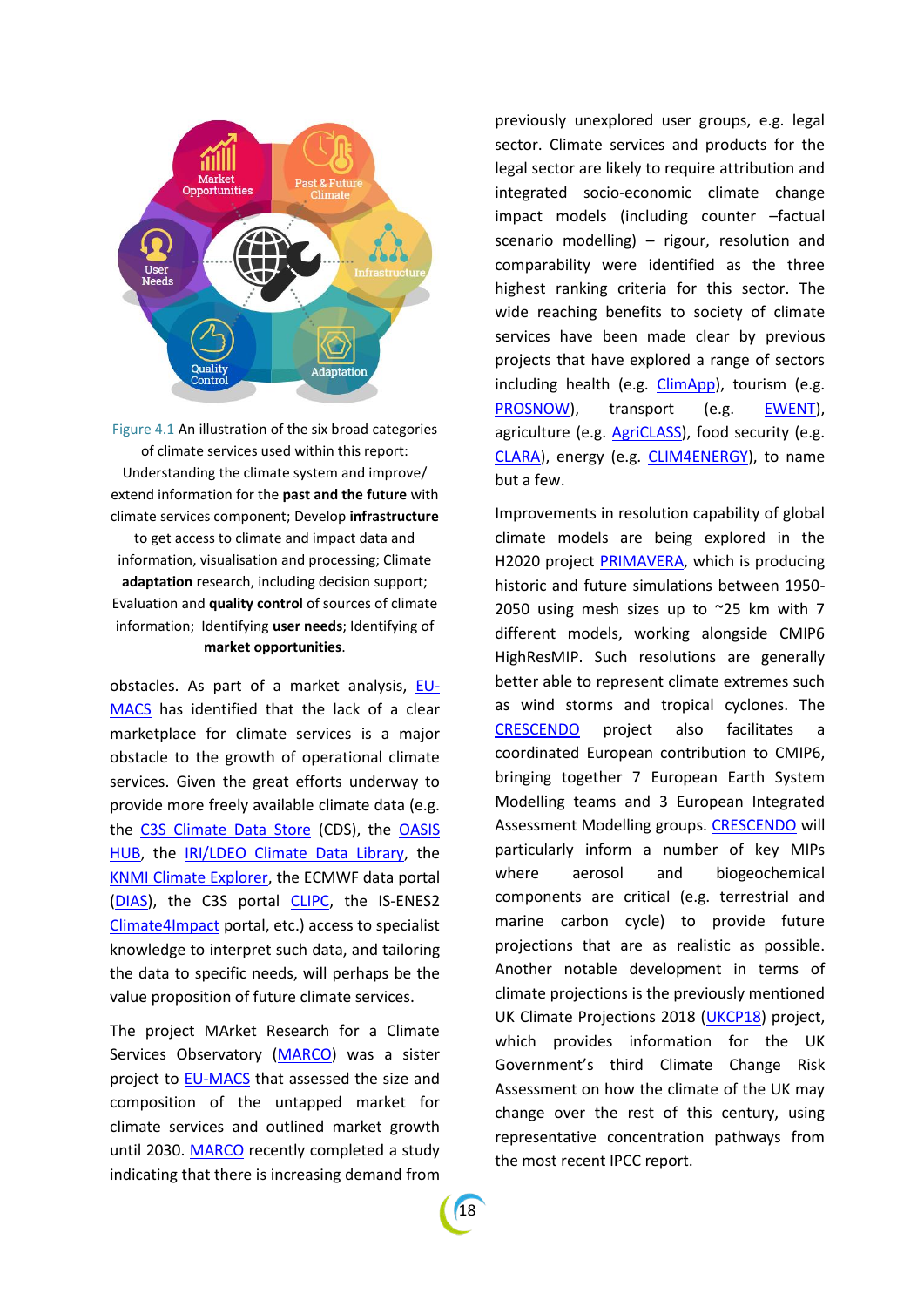| <b>Past &amp; Future</b><br><b>Climate</b>                                                                             | Infrastructure                                                                   | <b>Adaptation</b>                                                                                        | Quality<br>Control                                                                                 | <b>User</b><br><b>Needs</b>                                                                           | <b>Market</b><br><b>Opportunities</b>                                           |                                |
|------------------------------------------------------------------------------------------------------------------------|----------------------------------------------------------------------------------|----------------------------------------------------------------------------------------------------------|----------------------------------------------------------------------------------------------------|-------------------------------------------------------------------------------------------------------|---------------------------------------------------------------------------------|--------------------------------|
| <b>CLARA: Climate</b><br>forecast enabled<br>knowledge<br>services                                                     | credodias,<br>Mundi.<br>ONDA.<br>sobloo,<br><b>WEKEO</b>                         | <b>EDgE: Decision-</b><br>making in the<br>water sector in<br><b>Europe</b>                              | <b>C3S Quality</b><br>Assurance for<br>Multi-model<br><b>Seasonal Forecast</b><br><b>Products</b>  |                                                                                                       | <b>C3S Energy</b><br>operational<br>service                                     | Uses the Climate<br>Data Store |
| ECLISE.<br><b>ENSEMBLES.</b><br><b>EUPORIAS,</b><br><b>UNPACK</b><br><b>CLIMATE</b><br><b>HELIX</b><br><b>IMPACT2C</b> | CLIPC.<br>EUCLEIA,<br><b>IS-ENES</b>                                             | <b>UERRA:</b><br><b>Uncertainties in</b><br><b>Ensembles of</b><br>Regional<br><b>Reanalyses</b>         | <b>CLIMPAX:</b><br><b>Climate Impact</b><br><b>Rating for</b><br><b>Investment</b><br><b>Funds</b> | <b>SECTEUR: Sector</b><br><b>Engagement</b> for<br>C3S - translating<br>European user<br>requirements | <b>ECOMS.</b><br>MARCO,<br><b>EU-MACS</b>                                       | Completed<br>Projects          |
| EUCP.<br>PRIMAVERA.<br><b>RESCCUE</b><br><b>CRESCENDO</b>                                                              | VISCA:<br>Vineyards'<br><b>Integrated Smart</b><br>Climate<br><b>Application</b> | SINCERE:<br>Strengthening<br><b>INternational</b><br><b>Cooperation on</b><br>climatE change<br>REsearch | <b>ERA4CS:</b><br>European<br>Research Area for<br><b>Climate Services</b>                         |                                                                                                       | COACCH: CO-<br>designing the<br>Assessment of<br><b>Climate CHange</b><br>costs | H <sub>2020</sub> -funded      |

Figure 4.2 Selection of climate services projects past and present, arranged by the categories outlined in Fig. 4.1 and sorted by funding stream and data use.

Climate projections, monitoring and forecasting (e.g. seasonal forecasting) have long been established components of climate services, and this is expected to continue to be the case in the coming years. In addition to these core components, the research underpinning climate services is also seeing development and growth into the arena of attribution. Until recent years, the concept of operationalising attribution of extreme weather events to anthropogenic climate change has been met with some degree of scepticism within the climate services community. However, C3S has a commitment to include operational attribution from the year 2020, and there is a growing number of scientific papers every year addressing the issue, many of them collected in the annually recurring [BAMS special issue on extreme](https://www.ametsoc.org/ams/index.cfm/publications/bulletin-of-the-american-meteorological-society-bams/explaining-extreme-events-from-a-climate-perspective/)  [events](https://www.ametsoc.org/ams/index.cfm/publications/bulletin-of-the-american-meteorological-society-bams/explaining-extreme-events-from-a-climate-perspective/) of the preceding year. As the field matures, there is a gradual move away from pre-operational climate service projects towards their operationalisation. An example

of this transition is nicely illustrated by the success story of the [Project Ukko](http://www.project-ukko.net/) prototype, directed to the wind energy sector, and developed under the FP7 EUPORIAS project. It was a pre-operational service and was improved with the addition of user's feedback during the evolution of the C3S [CLIM4ENERGY](http://clim4energy.climate.copernicus.eu/) contract (finished in 2018). At present, the prototype continues to evolve under the H2020 project S2S4E, where it will go from preoperational to fully-operational for different types of renewable energies (wind, solar, hydropower) and time scales (subseasonal and seasonal).

In advance of the operational phase of the C3S, the Copernicus Roadmap for European Climate Projections project worked towards guiding requirements and resource allocations, drawing upon climate research and modelling activities, and several precursor preoperational FP7 and H2020 climate service projects. There has been significant work to assess user needs, such as in the Sector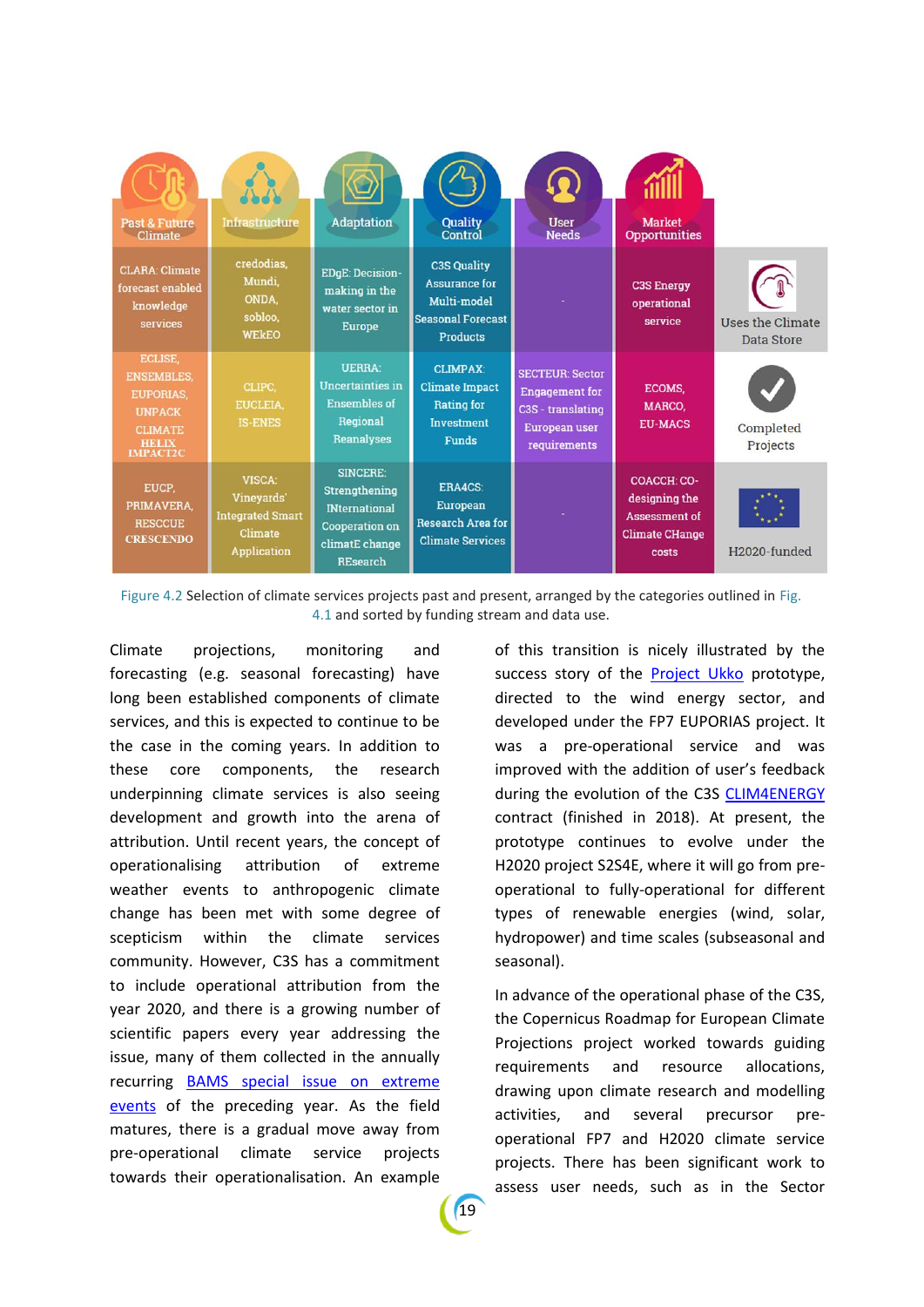Engagement for Copernicus Climate Change Service; Translating European User Requirements [\(SECTEUR\)](https://climate.copernicus.eu/secteur) project, which conducted a gap and market analysis to help understand the economic potential of weather and climate information. This underpinning work has helped to pave the way for 7 proofof- concept C3S contracts that were commissioned in 2016 to ensure that C3S meets the needs of users in different sectors (e.g. water, energy, insurance, agriculture, infrastructure and health care).

There are other common links between operational projects and previous preoperational projects, such as the common consortium members shared between the H2020 project 'Provision of a prediction system allowing for management and optimization of snow in Alpine ski resorts' ([PROSNOW\)](http://prosnow.org/) and the [C3S European Tourism project.](https://climate.copernicus.eu/european-tourism) The newer C3S projects will draw upon data made available in the [CDS,](https://cds.climate.copernicus.eu/#!/home) which advertises itself as a free-toaccess "one-stop-shop" for climate data, and also provides access to a toolbox for users to develop custom applications. In addition to the free-to-access [CDS,](https://cds.climate.copernicus.eu/#!/home) commercial platforms have also been launched to enable users to access climate data and tools. The Copernicus Data and Information Storage Access Services [\(DIAS\)](https://www.copernicus.eu/en/access-data/dias) provides a cloud-based 'one-stop-shop' for all of the Copernicus data (including Sentinels satellite data and the Core Services) via 5 newly launched platforms: [creodias,](https://creodias.eu/) Mundi, ONDA, [sobloo,](https://sobloo.eu/) [WEkEO.](https://www.wekeo.eu/) The concept of [DIAS](https://www.copernicus.eu/en/access-data/dias) is similar to the [CDS](https://cds.climate.copernicus.eu/#!/home) but with key differences: there is a mix of centralised and decentralised data that is stored and accessed via the cloud; virtual environments are provided for users to create their own services. Four of the five platforms are run for profit by private companies, which when considered alongside Climate-KIC/InsuranceH2020 [OASIS HUB](https://oasishub.co/about/about-the-oasis-hub/) and OASIS + show an emerging trend for climate service platforms, data and tools to be provided at a cost to general users.

A major issue with short-term proof-of-concept projects is longevity and legacy after the projects have completed. It is challenging for governments and policy makers who want to make long-term plans to seek out and engage with short-term projects, especially when such projects have not been able to maintain their websites to direct interested parties to current activities in the area, let alone be operationalised. This activity would be made simpler if agreement could be reached on a standardised classification for each project, product and/or service. This would also promote better matching of user needs with the most appropriate of the diverse range of available services and products. The creation of an "observatory for climate services" to characterize and monitor the supply and demand across Europe could be of great benefit to address the problem with lack of longevity of ongoing activities.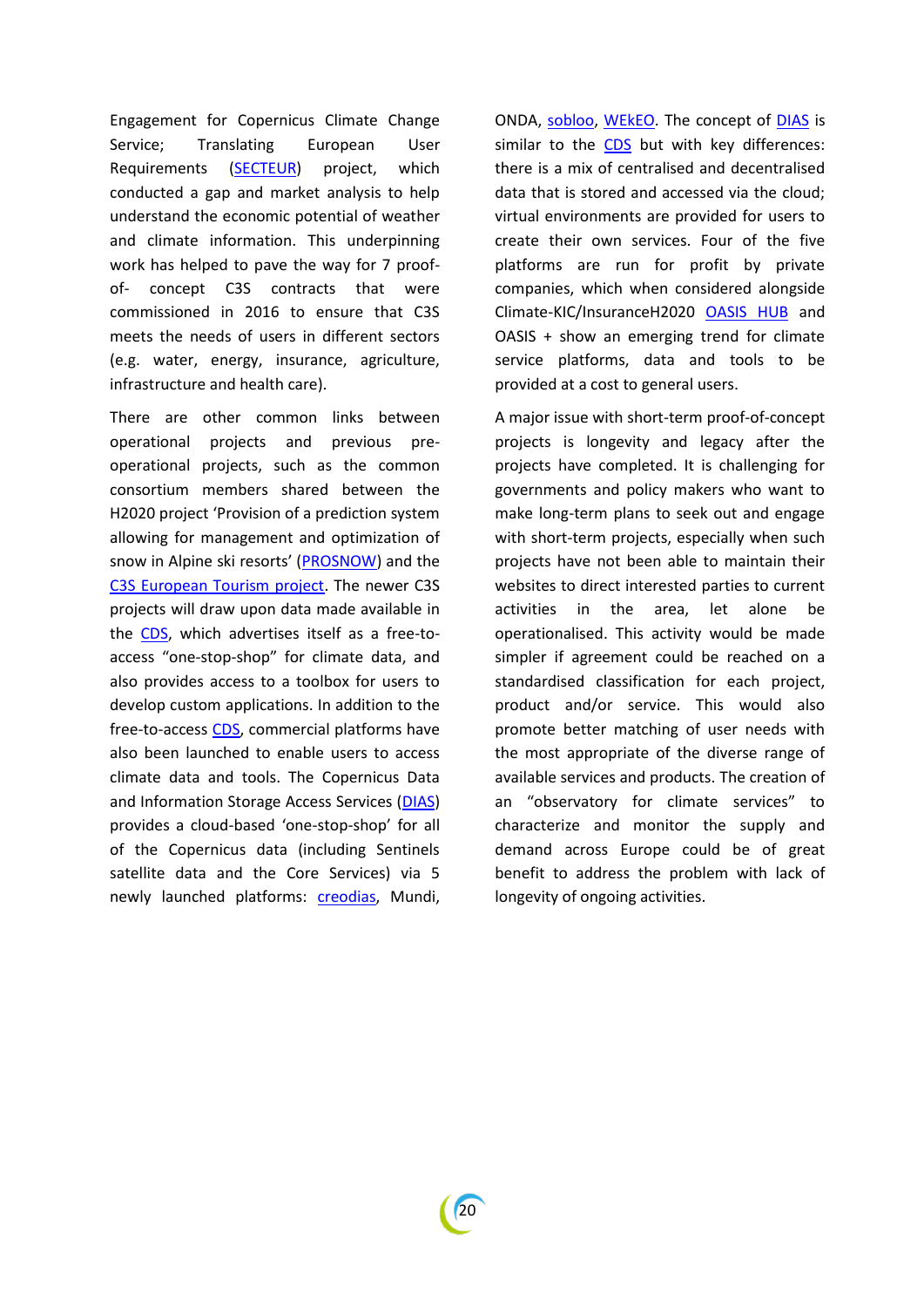

# 5 Success stories

This chapter aims to present a short but significant list of examples of how the outcomes from RCMs, GCMs and ESMs have been integrated in the development of climate services in Europe. These are stories involving prestigious leading companies in the agriculture and food sectors, in the management of water resources, metallurgy, and transport. The stories, coming from a wide range of sectors, illustrate how through the application of climate services business companies, research organizations, and public bodies have found opportunities to make their production more efficient, to anticipate, address and manage risk, and to improve the sustainability of their decision-making activities without adversely affecting the quality of the products and services offered.

## 5.1 Climate and wine: SOGRAPE

Wine producers are increasingly concerned with the impact of changing climatic conditions on vineyard production. These changes can profoundly influence the characteristics of wine in specific regions as the taste and structure of a wine can be heavily influenced by heatwaves, droughts, heavy precipitations, and pests and diseases whose onset can be connected to climatic factors. At the same time, climatic conditions affect the work and productivity, and therefore, the profit of a wine company.

Sogrape Vinhos, a wine company based in Porto (Portugal), decided to use information from climate to help plan future production and prevent risk situations. A network of 20 weather stations was installed in Sogrape Vinhos' vineyards. In collaboration with the Royal Dutch Meteorological Institute (KNMI), the European Centre (ECMWF) and the International Research Institute on Climate of Columbia University, the data collected was used to support climate monitoring and drift, and seasonal and longer-term forecasts (3-5 years) were produced using GCMs. The information obtained made it possible to optimize the activities and the resources of the company, such as planning the management of plant protection products. Some of these products, such as sulphur, burn the leaves and grape berries if sprayed when the temperature exceeds 28 °C (Photiadou et al. 2017).

## 5.2 Climate and hazelnuts: Ferrero

Ferrero, an Italian confectionery company, is investigating possible new areas suitable for hazelnut cultivation using climate projections and sub-seasonal climate predictions over the medium and longer term.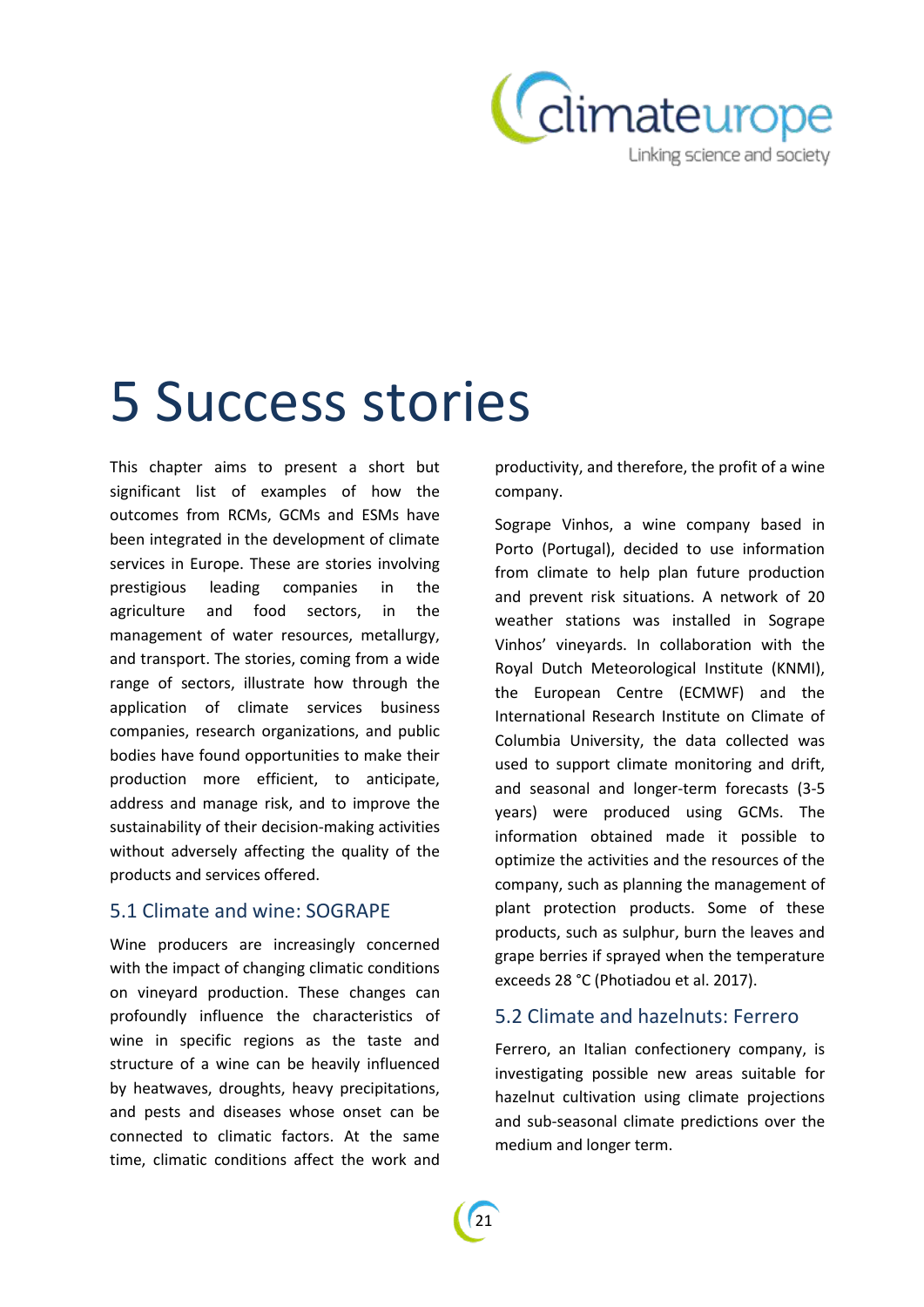

In collaboration with Ferrero, the Centro Euro-Mediterraneo sui Cambiamenti Climatici (CMCC) is delivering climate projections from CORDEX Australasia, data and information on how climate variability could affect hazelnut production in the near future (2020-2040) in a particular region in South-East Australia. At the same time, data from climate models are used as input for a crop suitability model (Figure 6.1), considering different agro-climate factors during the most critical phenological phases for production (Bregaglio et al. 2016). This helps understand the potential of land for cultivation, both under current and future different climate scenarios (Baldwin 2015).



Figure 6.1 Climate suitability for hazelnut under current climate conditions in South-East Australia.

The climate service developed by CMCC is based on the probabilistic forecast of spring frosts. Researchers developed a cold spell power index that allows the release of reliable forecasts of cold spells/frosts every 15 days, from mid-February to the beginning of April, coinciding with the most sensitive period for hazelnut production. These can be used by Ferrero to coordinate extraordinary activities necessary to protect the plants from frost, and also to take decisions on the best time to purchase hazelnuts.

### 5.3 Climate and transport: ENHANCE

The Austrian Alps host a beautiful landscape of mountains, valleys and rivers, ideal for outdoor activities. Given its central position in Europe, the Austrian railway network plays a key role for the transportation of passengers and freight, with growing economic perspectives. However, torrents, mudflows, rock falls, avalanches and floods lead to regular disruptions of railway tracks, causing large economic losses and temporary closures of line sections, as railway tracks and bridges can be washed away or severely damaged (Kellerman et al. 2015).

'Building railway transport resilience to alpine hazards' was one of the ten cases of the 4-year ENHANCE project funded by the European Union. To this end, ENHANCE partners together with the Austrian Railway Infrastructure AG defined risk reduction strategies with different levels for both structural (e.g. technical measures) and nonstructural measures (e.g. monitoring and early warning systems). To support strategic risk management in terms of structural measures, a flood damage model was developed specifically for railway infrastructure (Kellerman et al. 2016a). Moreover, the influence of climate change on the frequency of hydro-meteorological extremes that potentially affect railway operation on a larger scale was assessed in the project using modelling data produced in the EU-project ENSEMBLES.

By analysing existing processes and combining them with new risk projections, ENHANCE provided a robust framework to secure current and future resilience in the Alpine railway lines.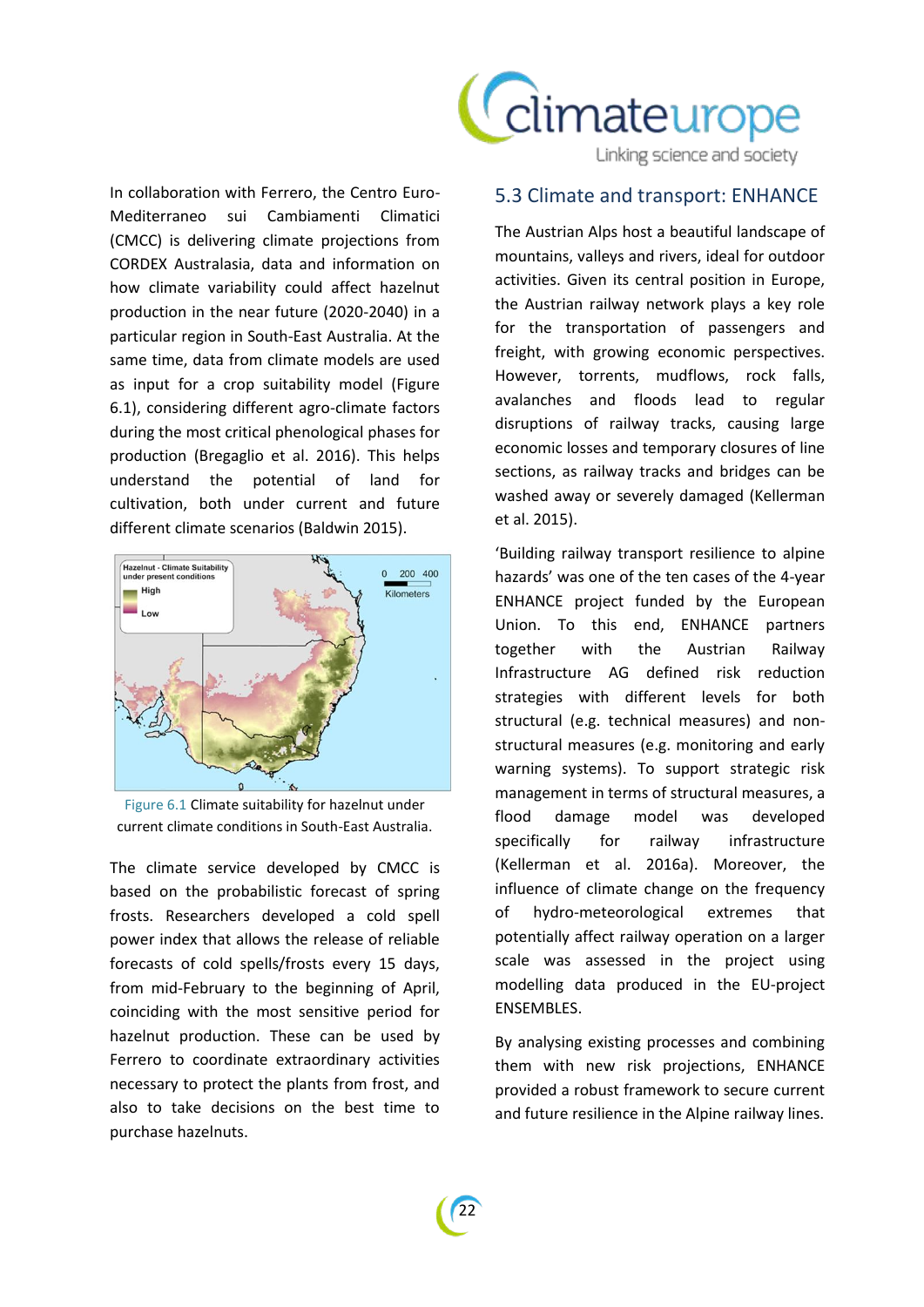

#### Linking science and society

# 5.4 Climate, water and metallurgy: **SWICCA**

The production cycle of the metallurgy industry needs a significant availability of water. In Greece, to meet this need, the companies of the Halcor and Elval groups rely on the Evinos and Mornos river basins which, together, are also the primary resource supplying the waterworks of the capital Athens. Water used for irrigation and other industrial activities is also taken from the same basin, while the metallurgy companies pour out their effluent into the Asopos River.

The metallurgy sector is interested in knowing how climate change will affect the availability and management of water resources in the future. They need to know if it will be necessary to turn to other river basins and also if they need to focus on new and more effective effluent treatment systems. In this scope, the Service for Water Indicators in Climate Change Adaptation (SWICCA), a service created within the C3S and run by the Swedish Meteorological and Hydrological Institute was used to provide data and assistance for the assessment of climate impacts in the water sector. Activities included the identification of climate indicators, the use of data and analysis related to the area of interest, meetings with company personnel to discuss the climate and hydrological simulations and understand how they can inform the decision-making process on future investments.

This process showed how having climate information available makes it easier for the company to understand the effects of climate change on the river's hydrology and water quality. This improves the company's ability to design and plan adaptation strategies for its production chain and to direct future investments towards resilient and sustainable paths.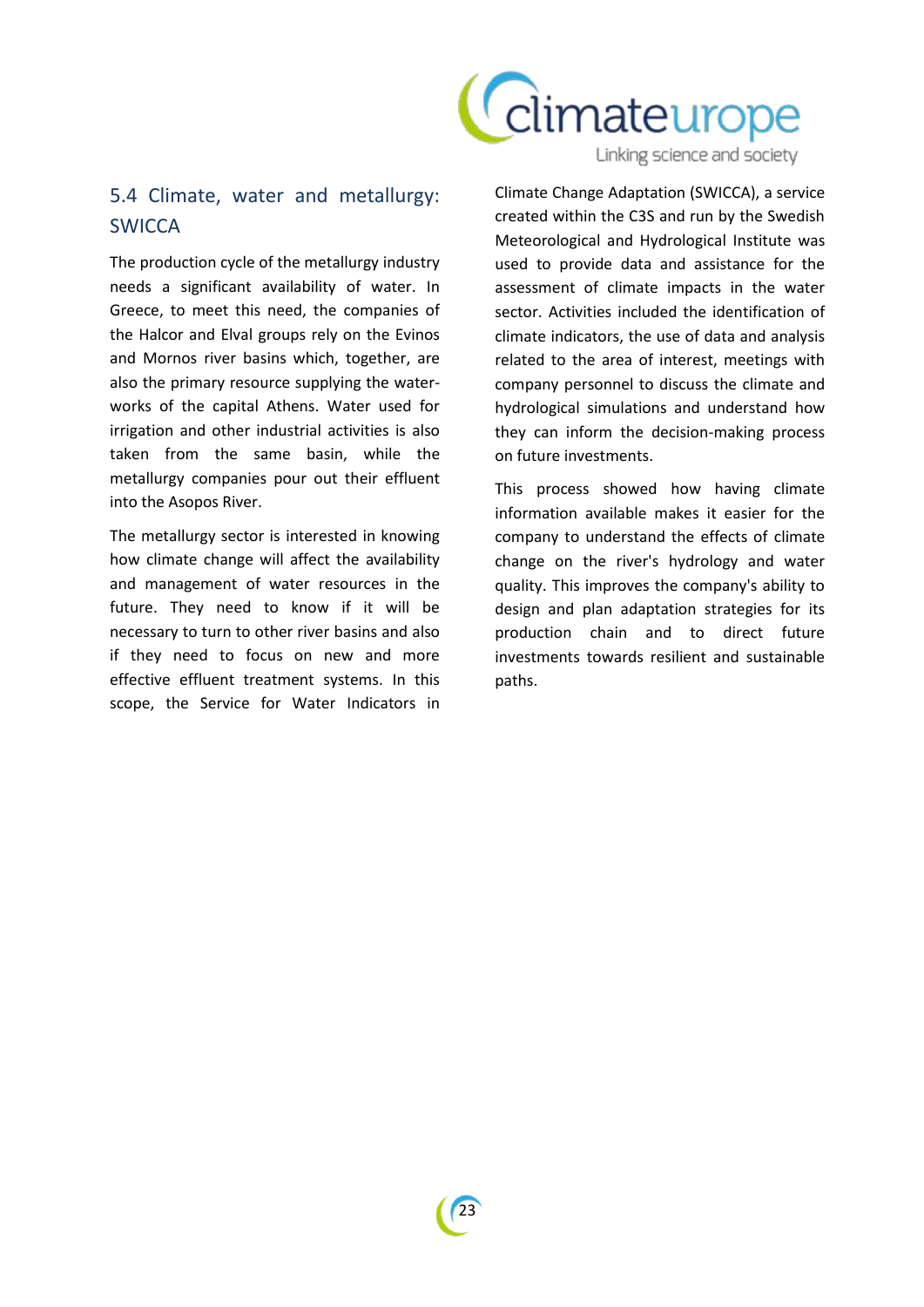

# 6 Summary and conclusions

Climate and Earth system models are a substantial part of the value chain for climate services. This second volume of Climateurope's publication series identifies a set of priorities for the integration of ESMs and climate services: i) to better understand the cascade of uncertainties between both, ii) the need to provide region and sector specific information through downscaling and bias-adjustment techniques, iii) the development of new evaluation tools for climate simulations that could motivate choices from the climate services point of view, and iv) the strengthening of a continuous dialogue between ESM developers and climate services users. Taking those points into consideration can certainly lead to a common research and development agenda allowing the overlapping of ESMs and climate services.

Challenges identified at the interface of ESM and climate services mainly deal with the difference between what the models can provide and what the users need for their applications. Specific issues are spatial and temporal scales, uncertainties, evaluation and continued access to reliable and easy to understand information, among others. There is a need for an integration of time scales in a seamless way, linking observations, forecasts, predictions and projections. Despite the mentioned challenges, ESM and climate services have been already integrated up to a certain point and do provide society with relevant and useful information.

Climate services have been largely dominated by a supply-side science-driven perspective, since the key elements underpinning them (climate model developments and simulations) are research driven and not operational. Boundaries exist between the roles of public, private and academic sectors in the provision of climate services, which make a market for climate services difficult to establish given the lack of interactions across these sectors and the low willingness to pay for these services.

Making climate services affordable for countries in transition is an important task, supported by initiatives such as the Global Framework for Climate Services. Apart from adaptation gaps, geographical gaps have also been identified for climate services, with central and Eastern European countries presenting less or not as mature climate services activities. Mapping climate products and services is not an easy task since it requires the knowledge of who the providers and users of this information are. In addition, the roles of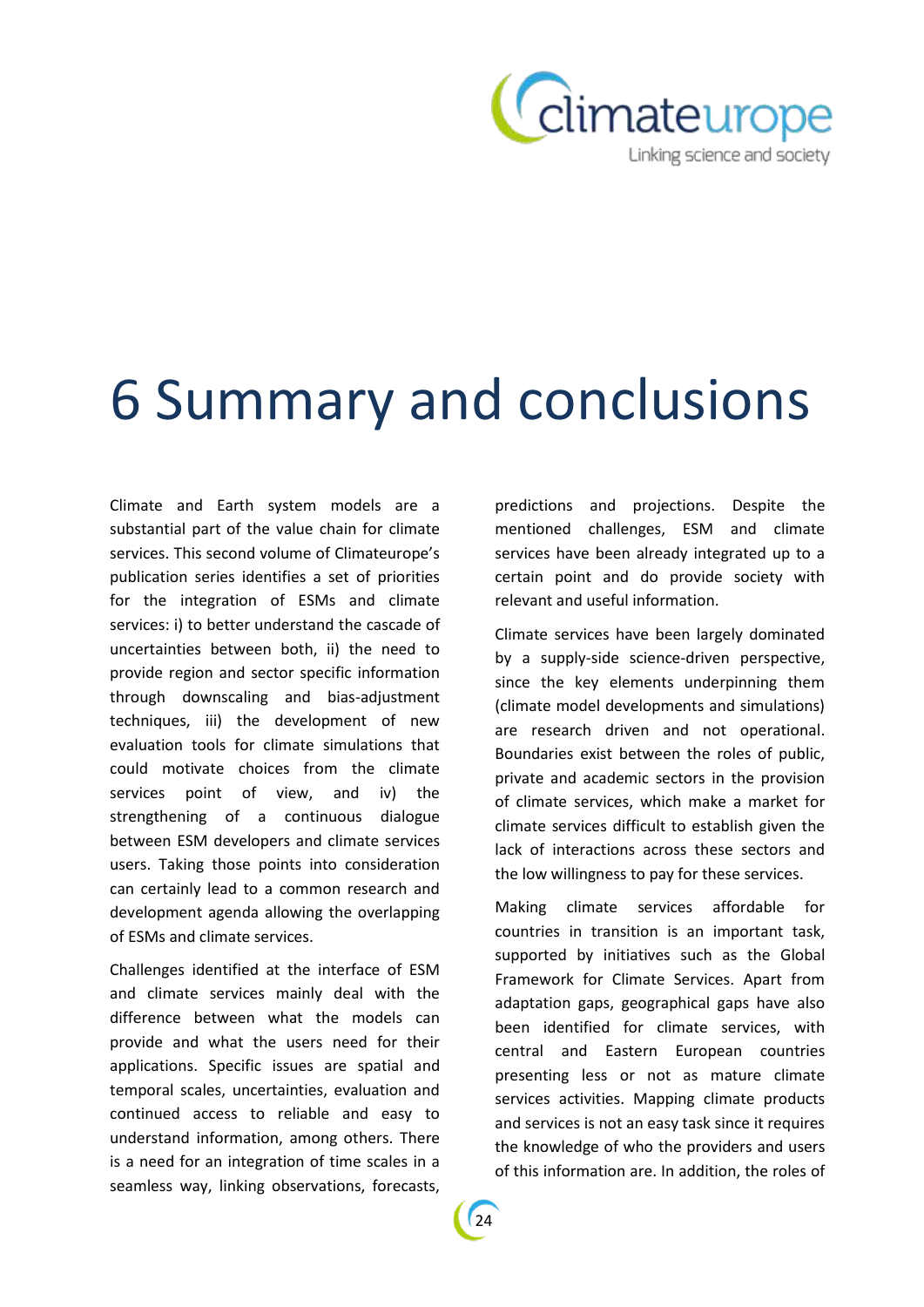users and producers of climate information are not something fixed; users are often providers of climate services to another community.

Previous projects on climate service development have shown the benefits of climate services for different socio-economic sectors (e.g. renewable energy, agriculture, water management, insurance, health). This has favoured the recent increasing demand for other sectors that have not previously been the object of climate services research. Furthermore, requests for climate services are increasing fast, so flexibility is key in this regard.

Great efforts are made nowadays to provide freely available climate services. To achieve this, the new C3S projects will draw upon data made available in the CDS, a free-to-access point for climate data (both from observations and from GCMs/ESMs) that also provides access to a toolbox to develop custom applications. Apart from giving access to data, Copernicus is working on improving the use of available observations, identified as a need by users from many sectors. With all this information at hand, the added value of climate services emerges from the combination of specialist knowledge and data particularly

tailored to specific user needs. Most end users will not access climate data and information services directly themselves, but rather via intermediate organisations. At the same time, obtaining raw climate model outputs or observations is not attractive and useful to many users if it cannot be combined with additional information, such as economic benefits. A separate specialist climate service community (so-called knowledge brokers or intermediaries) is expected to grow to overcome existing barriers to the uptake of climate information and services and to make them more salient to users. This will facilitate a transformation from science-driven to demand-driven and science-supported services.

There is a lack of overview of climate information and services available today as well as their status within the framework of a European market. Climateurope aims to provide more overview and to be the main contact point for stakeholders interested in finding the main climate modelling, climate research, climate observations and climate services projects and where to access them.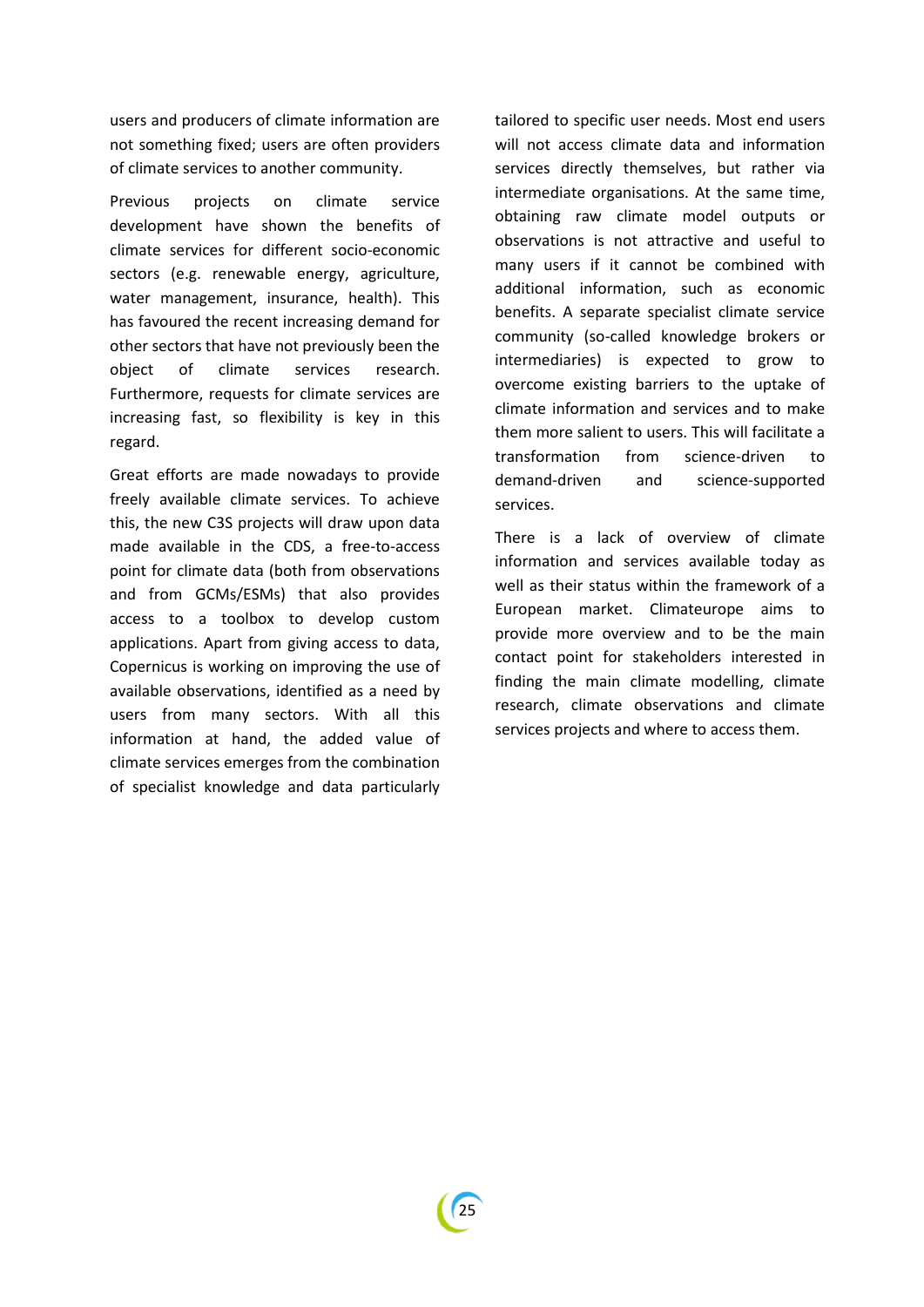

# References

Baldwin, B. (2015) The growth and productivity of hazelnut cultivars (Corylus avellana L.) in Australia. Doctor of Philosophy Faculty of Rural Management University of Sydney.

Bregaglio, S., Orlando, F., Forni, E., De Gregorio, T., Falzoi, S., Boni, C., Pisetta, M., Confalonieri, R. (2016) Development and evaluation of new modelling solutions to simulate hazelnut (Corylus avellana L.) growth and development. Ecological Modelling 329: 86–99.

Bruno-Soares, M., Dessai, S. (2015) Exploring the use of seasonal climate forecasts in Europe through expert elicitation. Climate Risk Management 10: 8- 16.

Bruno-Soares, M., Alexander, M., Dessai, S. (2018) Sectoral use of climate information in Europe: a synoptic overview. Climate Services 9: 5- 20.

CarbonBrief: https://www.carbonbrief.org/indepth-scientists-discuss-how-to-improve-climatemodels, last access 30 July 2018].

Caron, L.-P., Hermanson, L., Dobbin, A., Imbers, J., Lledó, Ll., Vecchi, G.A. (2018) How skillful are the multianual forecasts of Atlantic hurricane activity? Bulletin of the American Meteorological Society, 99: 403-413, doi: 10.1175/BAMS-D-17-0025.2.

Doblas-Reyes, F.J., García‐Serrano, J., Lienert, F., Pintó-Biescas, A., Rodrigues, L.R.L. (2013) Seasonal climate predictability and forecasting: status and prospects, WIREs Climate Change, 4: 245-268, doi:10.1002/WCC.217.

Döscher, R., Martins, H., Hewitt, C., Whiffin, F., van den Hurk, B. (Eds.) (2017) European Earth System Modelling for Climate Services, 65 pp.

EC (2015) A European Research and Innovation Roadmap for Climate Services', European Commission, Directorate-General for Research and Innovation, European Union, Print: ISBN 978-92-79- 44341-1, doi:10.2777/702151.

Eyring, V., et al. (2016). ESMValTool (v1. 0) - a community diagnostic and performance metrics tool for routine evaluation of Earth system models in CMIP. Geoscientific Model Development, 9: 1747- 1802.

Hewitt, C., Lowe, J. (2018) Towards a European Climate Prediction System, 2018. Bull. Amer. Meteor. Soc., 99, 1997-2001, doi:10.1175/BAMS-D-18-0022.1

IPCC (2018) Global Warming of 1.5°C, an IPCC special report on the impacts of global warming of 1.5°C above pre-industrial levels and related global greenhouse gas emission pathways, in the context of strengthening the global response to the threat of climate change, sustainable development, and efforts to eradicate poverty. V. Masson-Delmotte, P. Zhai, H. O. Pörtner, D. Roberts, J. Skea, P.R. Shukla, A. Pirani, W. Moufouma-Okia, C. Péan, R. Pidcock, S. Connors, J. B. R. Matthews, Y. Chen, X. Zhou, M. I. Gomis, E. Lonnoy, T. Maycock, M. Tignor, T. Waterfield (eds.).

Jacob, D., Kotova, L., Teichmann, C., Sobolowski, S.P., Vautard, R., Donnelly, C., Koutroulis, A. G., Grillakis, M.G., Tsanis, I.K, Damm, A., Sakalli, A., van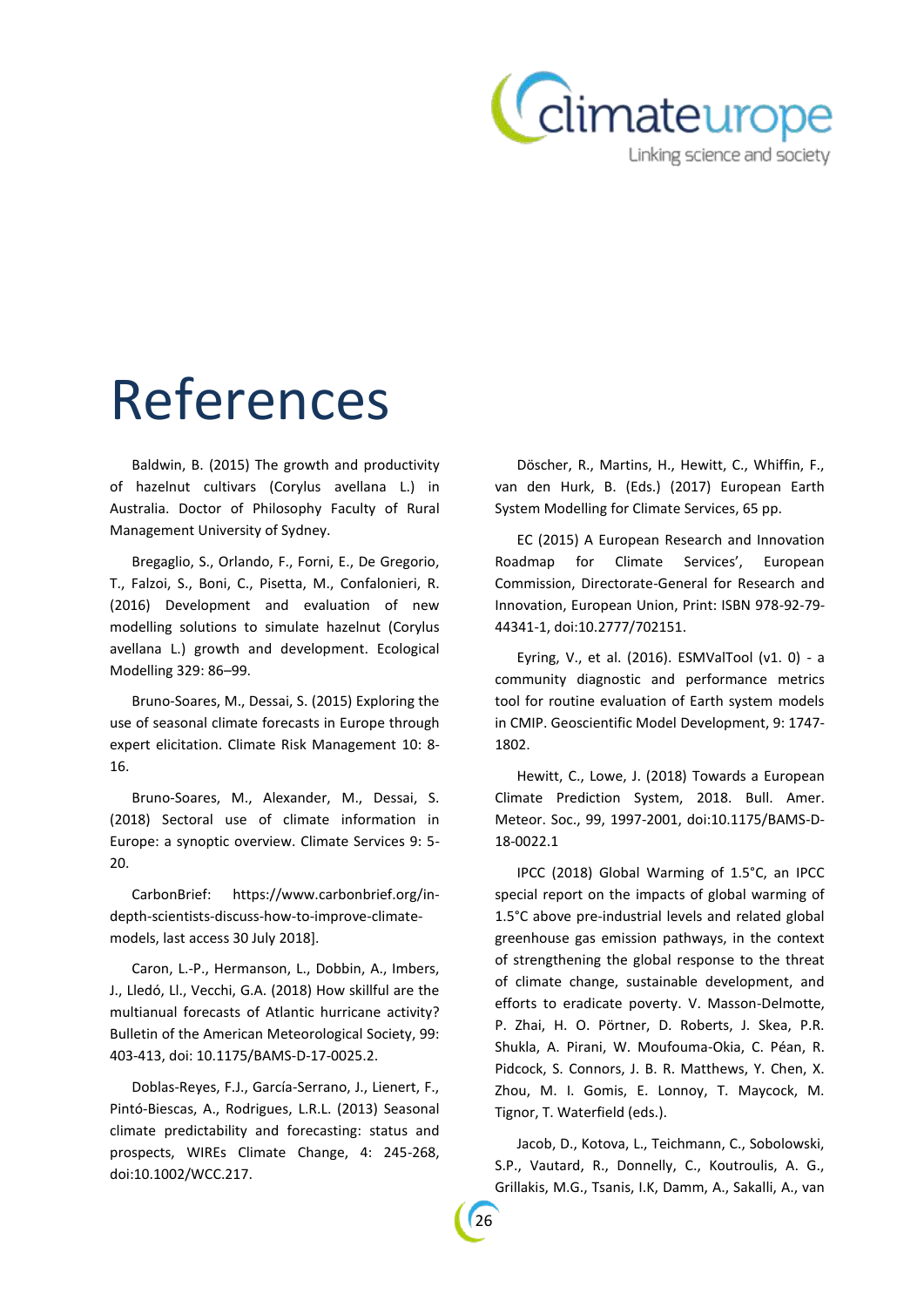Vliet, M.T.H. (2018) Climate impacts in Europe under +1.5ºC global warming. Earth's Future 6: 264- 285, doi: https://doi.org/10.1002/2017EF000710.

Kellermann, P., Schöbel, A., Kundela, G., Thieken, A. H. (2015) Estimating flood damage to railway infrastructure - the case study of the March River flood in 2006 at the Austrian Northern Railway. Natural Hazards and Earth System Sciences 15 (11): 2485-2496.

Kiem, A. S., & Austin, E. K. (2013) Disconnect between science and end-users as a barrier to climate change adaptation. Climate Research 58: 29-41.

Kjellström, E., Bärring, L., Nikulin, G., Nilsson, C., Persson, G., Strandberg, G. (2016) Production and use of regional climate model projections - A Swedish perspective on building climate services. Climate Services 2-3: 15-29.

Lawrence, D.M., et al. (2016) The Land Use Model Intercomparison Project (LUMIP) contribution to CMIP6: rationale and experimental design. Geoscientific Model Development 9(9): 2973-2998.

Miller, T. R., Baird, T. D., Littlefield, C. M., Kofinas, G., Stuart Chapin III, F., & Redman, C. L. (2008) Epistemological Pluralism: reorganizing interdisciplinary research. Ecology and Society 13(2), article 46.

Nikulin, G., et al. (2018) Bias Correction Intercomparison Project: Applying an ensemble of bias-adjustment methods. 2nd Workshop on Bias Correction in Climate Studies, May 14th - May 16th, 2018, Santander, Spain.

Oliver P., Clark A. and Meattle C. 2018. Global Climate Finance: An Update View 2018. Climate Policy Initiative, November 2018. Available at: https://climatepolicyinitiative.org/publication/globa l-climate-finance-an-updated-view-2018/

Otto, J., et al. (2016) Uncertainty: Lessons learned for climate services. Bulletin of the American Meteorological Society 97 (12), ES265- ES269, doi: https://doi.org/10.1175/BAMS-D-16- 0173.1.

Photiadou, C., Fontes, N., Graça, A., van der Schrier, G. (2017) ECA&D and E-OBS: Highresolution datasets for monitoring climate change and effects on viticulture in Europe, BIO Web Conf. 9, 01002, doi: 10.1051/bioconf/20170901002.

Preuschmann, S., Hänsler, A., Kotova, L., Dürk, N., Eibner, W., Waidhofer, C., Haselberger, Ch., Jacob, D. (2017) The IMPACT2C web-atlas – Conception, organization and aim of a web-based climate service product. Climate Services 7: 115- 125, doi: 10.1016/j.cliser.2017.03.005.

van den Hurk, B., Hewitt, C., Jacob, D., Bessembinder, J., Doblas-Reyes, F., & Döscher, R. (2018). The match between climate services demands and Earth System Models supplies. Climate Services, 12, 59–63. Doi: 10.1016/j.cliser.2018.11.002

Wolf, B., Lindenthal, T., Szerencsits, M., Britt Holbrook, J., Heß, J. (2013) Evaluating Research beyond Scientific Impact. How to Include Criteria for Productive Interactions and Impact on Practice and Society. GAIA 22/2: 104-114.

#### **Hyperlinks:**

#### **AgriCLASS**

https://www.copernicus.eu/projects/agriclass

#### **BAMS special issue on extreme events**

https://www.ametsoc.org/ams/index.cfm/publicati ons/bulletin-of-the-american-meteorologicalsociety-bams/explaining-extreme-events-from-aclimate-perspective/

#### **CDRMIP**

https://www.wcrp-climate.org/modelling-wgcmmip-catalogue/cmip6-endorsed-mips-article/1302 modelling-cmip6-cdrrmip

#### **CDS**

https://cds.climate.copernicus.eu/#!/home

#### **CH2018**

https://www.nccs.admin.ch/nccs/en/home/climate -change-and-impacts/swiss-climate-changescenarios.html

#### **CLARA**

http://www.clara-project.eu/

#### **ClimApp**

27

http://www.lth.se/climapp/project/

**Climateurope**  https://www.climateurope.eu/

**Climate Impact Atlas**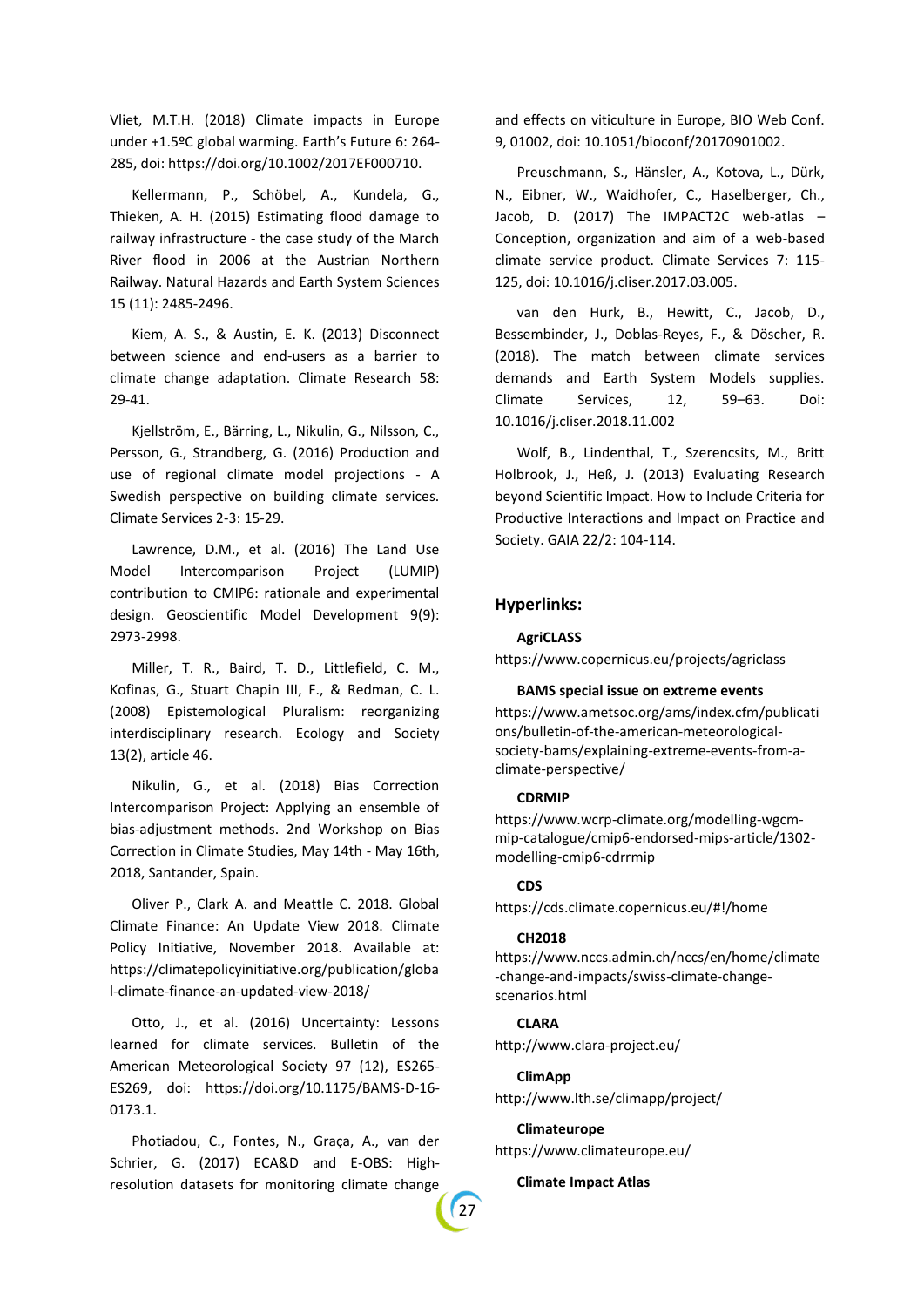http://www.klimaateffectatlas.nl/en/

#### **Climate4impact**

https://climate4impact.eu/impactportal/general/in dex.jsp

#### **CLIM4ENERGY**

http://clim4energy.climate.copernicus.eu/

**CLIPC** http://www.clipc.eu/

#### **CMIP6**

https://www.wcrp-climate.org/wgcm-cmip/wgcmcmip6

#### **CORDEX**

http://www.cordex.org/

#### **CORDEX-MIP**

https://www.wcrp-climate.org/modelling-wgcmmip-catalogue/cmip6-endorsed-mips-article/1052 modelling-cmip6-cordex

#### **CORE**

http://www.cordex.org/experimentguidelines/cordex-core/

**CREODIAS** https://creodias.eu/

**CRESCENDO** https://www.crescendo-h2020.eu/

#### **C3S User Learning Services**

https://climate.copernicus.eu/user-learningservices

#### **C3S European Tourism project**

https://climate.copernicus.eu/european-tourism

**DIAS** https://www.copernicus.eu/en/access-data/dias

#### **DCPP**

https://www.wcrp-climate.org/modelling-wgcmmip-catalogue/cmip6-endorsed-mips-article/1065 modelling-cmip6-dcpp

**EFAS** https://www.efas.eu/

**EUCP** https://www.eucp-project.eu/

**EU-MACS** http://eu-macs.eu/eu-macs/

#### **EWENT**

http://ewent.vtt.fi/

#### **Flagship Pilot Studies**

http://www.cordex.org/endorsed-flagship-pilotstudies/

#### **Global Food Insecurity and Climate Change**

https://www.metoffice.gov.uk/food-insecurityindex/

#### **HigResMIP**

https://www.wcrp-climate.org/modelling-wgcmmip-catalogue/cmip6-endorsed-mips-article/1068 modelling-cmip6-highresmip

#### **IRI/LDEO Climate Data Library**

http://iridl.ldeo.columbia.edu/index.html?Set-Language=en

#### **KNMI'14**

http://www.climatescenarios.nl/

**KNMI Climate Explorer** https://climexp.knmi.nl/start.cgi

#### **LUMIP**

https://www.wcrp-climate.org/modelling-wgcmmip-catalogue/cmip6-endorsed-mips-article/1053 modelling-cmip6-lumip

**MARCO**

http://marco-h2020.eu/

**MARS - Monitoring Agricultural ResourceS** https://ec.europa.eu/jrc/en/mars

#### **OASIS HUB**

https://oasishub.co/about/about-the-oasis-hub/

#### **PRIMAVERA**

<https://www.primavera-h2020.eu/>

#### **PROSNOW**

http://prosnow.org/

#### **ScenarioMIP**

https://www.wcrp-climate.org/modelling-wgcmmip-catalogue/cmip6-endorsed-mips-article/1070 modelling-cmip6-scenariomip

#### **SECTEUR**

https://climate.copernicus.eu/secteur

**SOBLOO** https://sobloo.eu/

**S2S**  http://s2sprediction.net/

28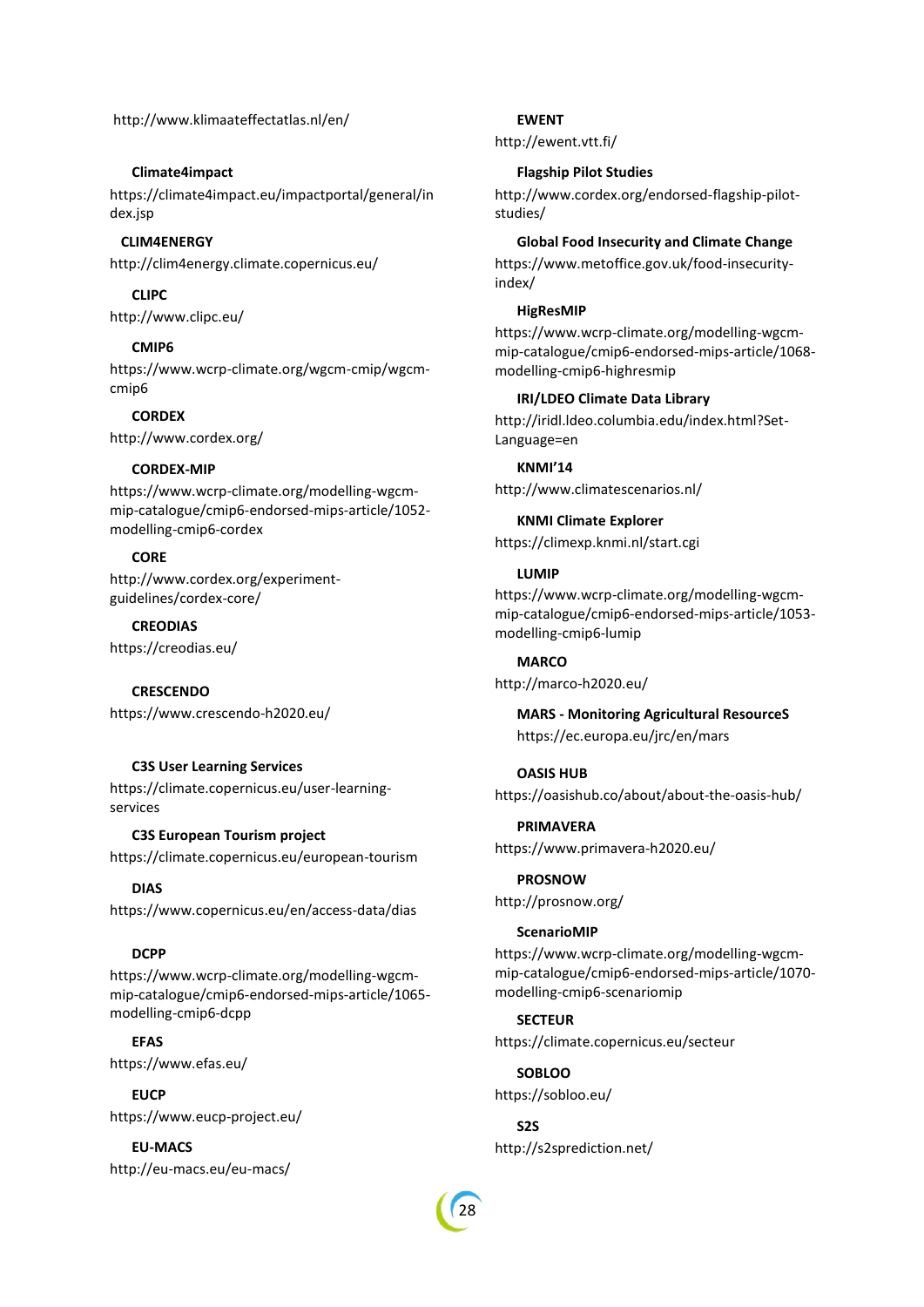### **UKCP18**

https://www.metoffice.gov.uk/research/collaborati on/ukcp/about

### **Ukko**

http://www.project-ukko.net/

#### **Volume 1**

https://www.climateurope.eu/european-earthsystem-modelling-for-climate-services/

### **water transportation by BfG**

https://imprex.eu/inland-waterway-transportimprex

### **Wind bulletins**

https://ess.bsc.es/information/wind-bulletins

#### **WEkEO**

https://www.wekeo.eu/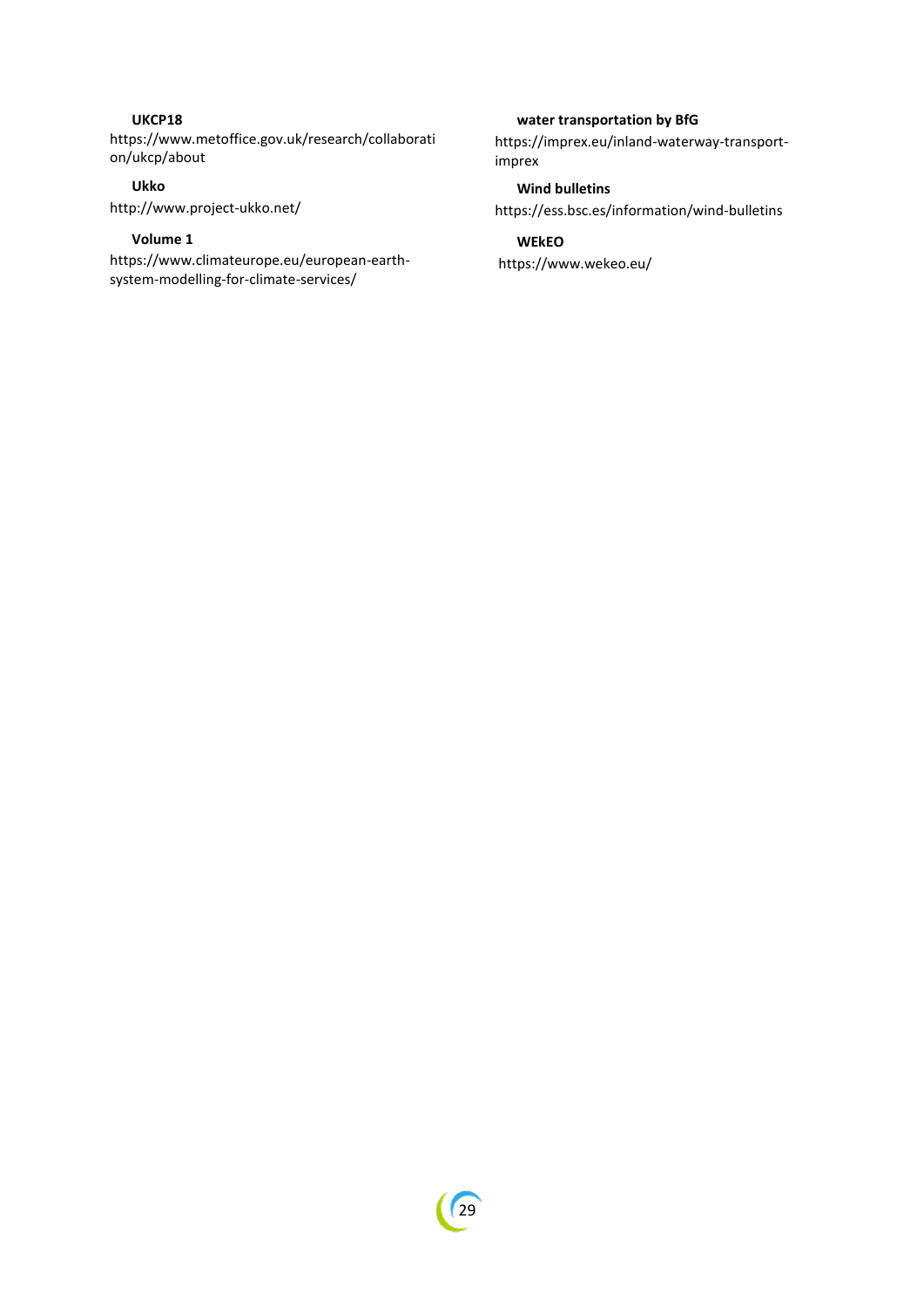

# Glossary

This glossary is based on CLIPC's Climate Information Portal Glossary, with the purpose of explaining terminology used in the book or related to the book topics. The original CLIPC glossary was based on three glossaries:

[IPCC:](http://www.ipcc-data.org/guidelines/pages/glossary/glossary_s.html) The IPCC Data Distribution Centre (DDC; IPCC-DDC) has a glossary of terms compiled from the Fifth Assessment Report (AR5) Working Groups 1, 2 and 3 and a list of commonly used acronyms

• [EUPORIAS:](http://www.euporias.eu/glossary) List of definitions as created by experts and in use in the EUPORIAS project.

• [Climate4Impact:](https://climate4impact.eu/impactportal/documentation/glossary.jsp?q=climate4impactglossary#letter_c) List of definitions as created by experts and in use in the IS-ENESIS-ENES

Terms not included in the CLIPC glossary but relevant to the present report were also defined based on the same sources and from:

● [UK Climate Projections:](http://ukclimateprojections.metoffice.gov.uk/23661) List of definitions as created by experts and in use in the UK CLimate **Projections** 

● [US Meteorological](http://glossary.ametsoc.org/wiki/Main_Page) [society](http://glossary.ametsoc.org/wiki/Main_Page) List of definitions created by the US Meteorological Society.

#### **Adaptation** (IPCC)

The process of adjustment to actual or expected climate and its effects. In human systems, adaptation seeks to moderate harm or exploit beneficial opportunities. In natural systems, human intervention may facilitate adjustment to expected climate and its effects.

#### **Anthropogenic** (IPCC)

Resulting from or produced by human activities.

#### **Atmosphere** (IPCC)

The gaseous envelope surrounding the Earth. The dry atmosphere consists almost entirely of nitrogen (78.1% volume mixing ratio) and oxygen

(20.9% volume mixing ratio), together with a number of trace gases, such as argon (0.93% volume mixing ratio), helium and addictively active greenhouse gases such as carbon dioxide (0.035% volume mixing ratio) and ozone. In addition, the atmosphere contains the greenhouse gas water vapour, whose amounts are highly variable but typically around 1% volume mixing ratio. The atmosphere also contains clouds and aerosols.

#### **Bias** (Climate4Impact)

The differences between the values of the forecasts and the observations on the long term. While accuracy is always positive the bias could be either positive of negative depending on the situation.

#### **Biogeochemical cycles** (IPCC)

The radiative properties of the atmosphere are strongly influenced by the abundance of wellmixed GHGs, mainly carbon dioxide  $(CO<sub>2</sub>)$ , methane (CH<sub>4</sub>) and nitrous oxide (N<sub>2</sub>O), which have substantially increased since the beginning of the Industrial Era due to anthropogenic emissions. Well-mixed GHGs represent the gaseous phase of global biogeochemical cycles, which control the complex flows and transformations of the elements between the different components of the Earth System (atmosphere, ocean, land, lithosphere) by biotic and abiotic processes.

#### **Calibration** (Climate4Impact)

In climate predictions this is the procedure to make the forecasts reliable. This often comes at the cost of the accuracy and the skill of the forecasts.

#### **Carbon dioxide, CO<sup>2</sup>** (IPCC)

A naturally occurring gas, also a by-product of burning fossil fuels from fossil carbon deposits, such as oil, gas and coal, of burning biomass and of land use changes and of industrial processes (e.g., cement production). It is the main anthropogenic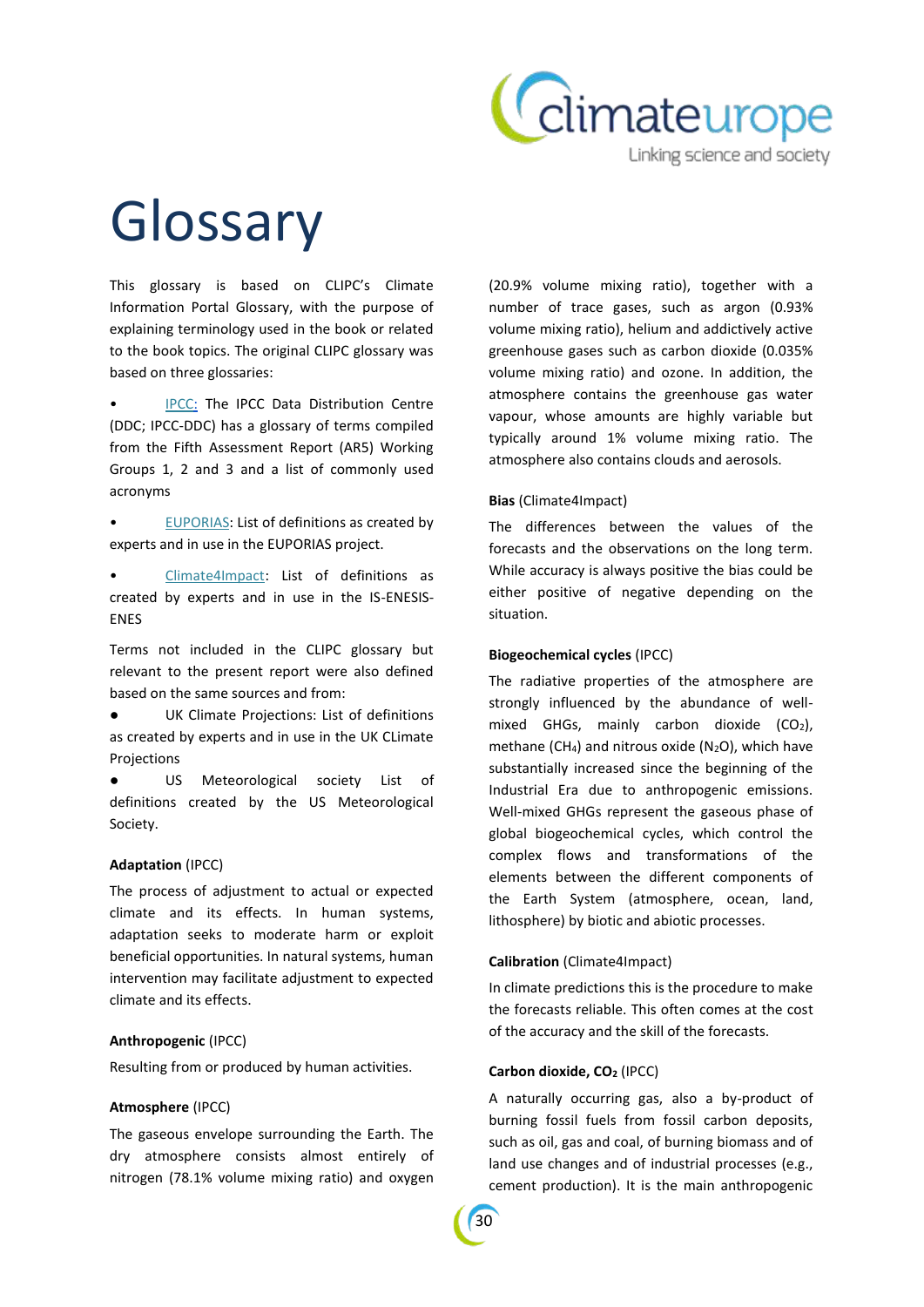greenhouse gas (GHG) that affects the Earth's radiative balance. It is the reference gas against which other greenhouse gases are measured and therefore has a Global Warming Potential of 1.

#### **Climate** (IPCC)

Climate is usually defined as the average weather, or more rigorously, as the statistical description in terms of the mean and variability of relevant quantities over a period of time ranging from months to thousands or millions of years. The classical period for averaging these variables is 30 years, as defined by the World Meteorological Organization. The relevant quantities are most often surface variables such as temperature, precipitation and wind.

#### **Climate Change** (IPCC)

Refers to a change in the state of the climate that can be identified by changes in the mean and/or the variability of its properties, and that persists for an extended period, typically decades or longer. Climate change may be due to natural internal processes or external forcings such as modulations of the solar cycles, volcanic eruptions and persistent anthropogenic changes in the composition of the atmosphere or in land use. The United Nations Framework Convention on Climate Change (UNFCCC), in its Article 1, defines climate change as: 'a change of climate which is attributed directly or indirectly to human activity that alters the composition of the global atmosphere and which is in addition to natural climate variability observed over comparable time periods'. The UNFCCC thus makes a distinction between climate change attributable to human activities altering the atmospheric composition, and climate variability attributable to natural causes.

#### **Climate feedback** (IPCC)

An interaction mechanism between processes in the climate system is called a climate feedback as the result of an initial process triggers changes in a second process that in turn influences the initial one. A positive feedback intensifies the original process, and a negative feedback reduces it.

#### **Climate forecast** (Climate4Impact)

Is the result of an attempt to produce (starting from a particular state of the climate system) an estimate of the actual evolution of the climate in the future, for example, at seasonal, inter-annual or decadal time scales. Since the future evolution of the climate system may be highly sensitive to initial conditions, such predictions are usually probabilistic in nature.

#### **Climate Model, spectrum or hierarchy** (IPCC)

A numerical representation of the climate system based on the physical, chemical, and biological properties of its components, their interactions and feedback processes, and accounting for all or some of its known properties. The climate system can be represented by models of varying complexity, that is, for any one component or combination of components a spec-trum or hierarchy of models can be identified, differing in such aspects as the number of spatial dimensions, the extent to which physical, chemical, or biological processes are explicitly represented, or the level at which empirical parameterisations are involved. Coupled Atmosphere-Ocean General Circulation Models (AOGCMs) provide a comprehensive representation of the climate system that is near or at the most comprehensive end of the spectrum currently available. There is an evolution towards more complex models with interactive chemistry and biology. Climate models are applied, as a research tool, to study and simulate the climate, and for operational purposes, including monthly, seasonal, and inter-annual climate predictions.

#### **Climate model simulations** (Climate4Impact)

These are numerical solutions of sets of equations that represent the most relevant processes describing the climate system. Climate models can be of very different levels of complexity but the most elaborated ones appear to be able to realistically reproduce the key meteorological and climatological phenomena.

#### **Climate Prediction** (IPCC)

A climate prediction or climate forecast is the result of an attempt to produce (starting from a particular state of the climate system) an estimate of the actual evolution of the climate in the future,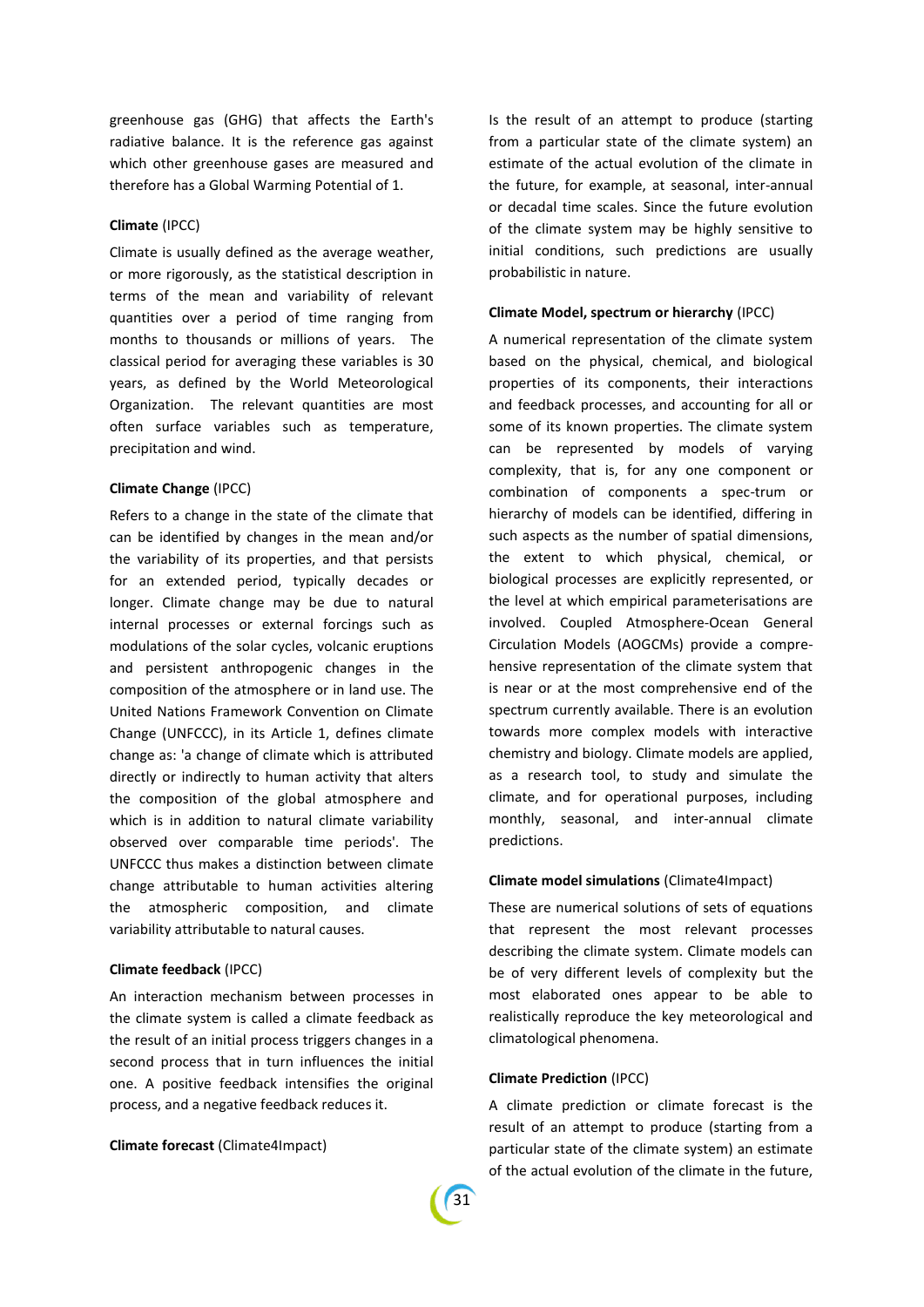for example, at seasonal, interannual or decadal time scales. Because the future evolution of the climate system may be highly sensitive to initial conditions, such predictions are usually probabilistic in nature.

#### **Climate Projection** (IPCC)

A climate projection is the simulated response of the climate system to a scenario of future emission or concentration of greenhouse gases (GHGs) and aerosols, generally derived using climate models. Climate projections are distinguished from climate predictions in order to emphasize that climate projections depend upon the emission/concentration/radiative forcing scenario used, which are based on assumptions concerning, future socioeconomic and technological developments that may or may not be realised.

#### **Climate change scenario** (IPCC)

A plausible and often simplified representation of the future climate, based on an internally consistent set of climatological relationships that has been constructed for explicit use in investigating the potential consequences of anthropogenic climate change, often serving as input to impact models. Climate projections often serve as the raw material for constructing climate scenarios, but climate scenarios usually require additional information such as about the observed current climate.

#### **Climate services** (Climate4Impact)

Climate services involve the production, translation, transfer, and use of climate knowledge and information for decision making, policy and planning. The provision of climate information (observational, forecasts or projections) in a way that is relevant to climate-sensitive users, can inform decisions and can reduce the risk of misinterpretation.

#### **Climate System** (IPCC)

Highly complex system consisting of five major components: the atmosphere, the hydrosphere, the cryosphere, the lithosphere and the biosphere, and the interactions between them. The climate system evolves in time under the influence of its own internal dynamics and because of external

forcings such as volcanic eruptions, solar variations and anthropogenic forcings such as the changing composition of the atmosphere and land use change.

#### **Climate variability** (Climate4Impact)

Variations in the mean state and other statistics (such as standard deviations, the occurrence of extremes, etc.) of the climate on all spatial and temporal scales beyond that of individual weather events. Variability may be due to natural internal processes within the climate system (internal variability), or to variations in natural or anthropogenic external forcing (external variability)

#### **Climatology** (Climate4Impact)

Can be defined as the science of climate, but is also used in the meaning of the normal state such as a base line over the normal period. Climatology is often taken as the mean value for a given month over, for example, 1961-1990.

#### **CMIP**

Coupled Model Intercomparison Project

#### **Confidence** (Climate4Impact)

The validity of a finding based on the type, amount, quality, and consistency of evidence and on the degree of agreement. Confidence is expressed qualitatively.

#### **CORDEX**

Coordinated Regional Climate Downscaling Experiment

#### **CSP**

Climate Services Partnership

#### **C3S**

Copernicus Climate Change Service

#### **C3S-CDS**

Copernicus Climate Change Service - Climate Data Store. Contains a wealth of information about the Earth's past, present and future climate. It is freely available and functions as a one-stop shop to explore climate data.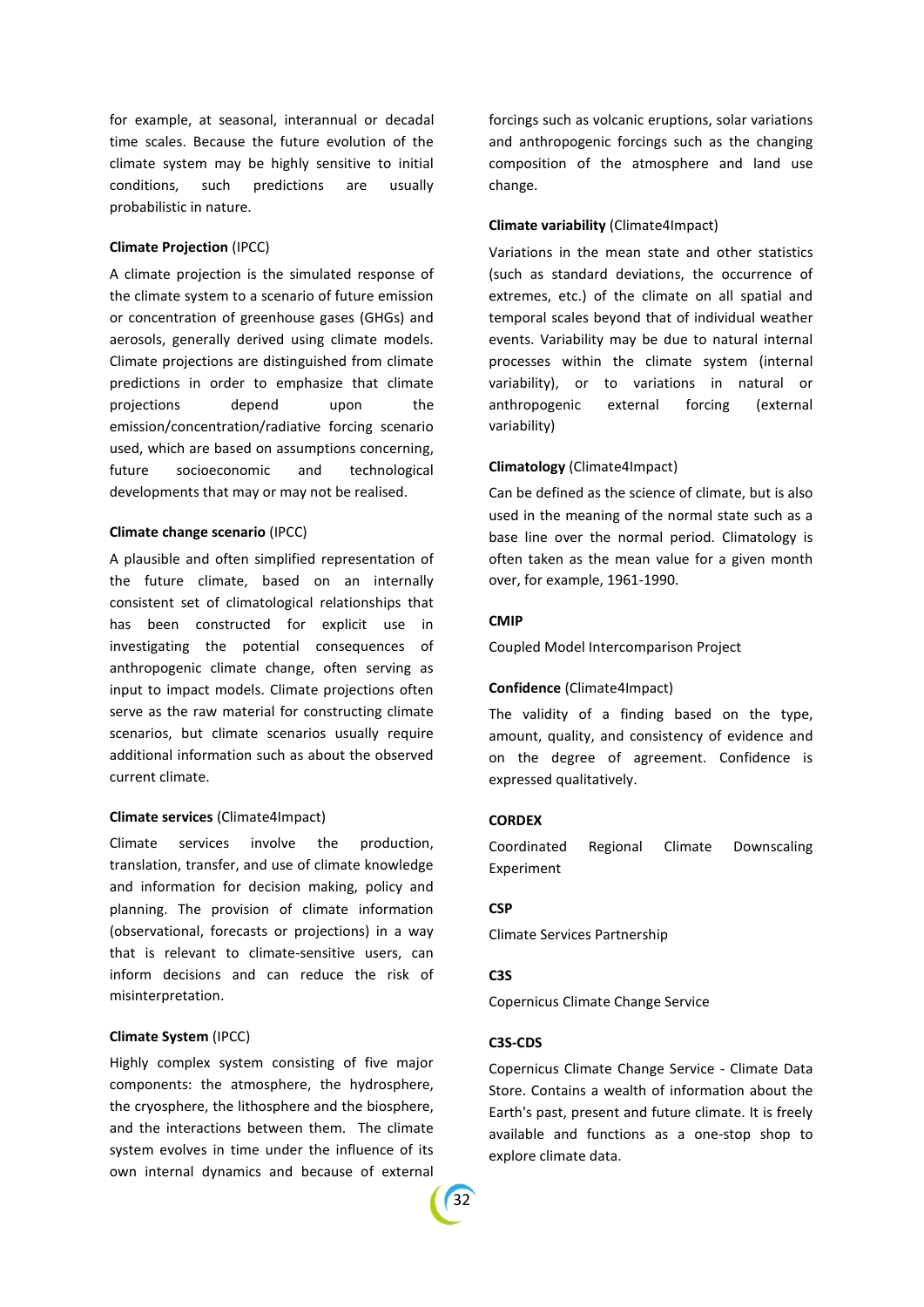#### **Degree of confidence** (CLIPC)

The degree of confidence defines the degree to which we trust an outcome - no matter if this outcome is a climate impact indicator derived from surface observations, re-analysis, simulations or projections describing the bio-physical or socioeconomic impact of climate impact. The degree of confidence results from evidence and agreement of the datasets used for a selected climate impact indicator and what type of method is used for the calculation of it.

#### **Downscaling** (Climate4Impact)

Downscaling is a method that derives local- to regional-scale information from larger-scale models or data analyses. Two main methods exist: dynamical downscaling and empirical/statistical downscaling. The dynamical method uses the output of regional climate models, global models with variable spatial resolution or high-resolution global models. The empirical/statistical methods develop statistical relationships that link the largescale atmospheric variables with local/regional climate variables. In all cases, the quality of the driving model remains an important limitation on the quality of the downscaled information.

#### **Earth System Models** (EUPORIAS)

The scientific knowledge has now progressed to the level where global climate models are being replaced by Earth System Models signifying that the models now embrace more components and processes than the physical atmosphere-ocean components traditionally used to describe the climate.

#### **Emission Scenario** (IPCC)

A plausible representation of the future development of emissions of substances that are potentially radiatively active (e.g., GHG, aerosols), based on a coherent and internally consistent set of assumptions about driving forces (such as demographic and socioeconomic development, technological change, energy and land use) and their key relationships. Concentration scenarios, derived from emission scenarios, are used as input to a climate model to compute climate projections.

#### **Ensemble** (IPCC)

A collection of model simulations characterising a climate prediction or projection. Differences in initial conditions and model formulation result in different evolutions of the modelled system and may give information on uncertainty associated with model error and error in initial conditions in the case of climate forecasts and on uncertainty associated with model error and with internally generated climate variability in the case of climate projections.

#### **ESGF**

The Earth System Grid Federation (ESGF) is an international collaboration with a current focus on serving the World Climate Research Programme (WCRP) Coupled Model Intercomparison Project (CMIP) and supporting climate and environmental science in general. The ESGF grew out of the larger Global Organization for Earth System Science Portals (GO-ESSP) community, and reflects a broad array of contributions from the collaborating partners

#### **Extreme Weather Event** (IPCC)

An event that is rare at a particular place and time of year. Definitions of rare vary, but an extreme weather event would normally be as rare as or rarer than the 10th or 90th percentile of a probability density function estimated from observations. By definition, the characteristics of what is called extreme weather may vary from place to place in an absolute sense. When a pattern of extreme weather persists for some time, such as a season, it may be classed as an extreme climate event, especially if it yields an average or total that is itself extreme (e.g., drought or heavy rainfall over a season).

#### **EU-MACS**

As follow-up of the European Research and Innovation Roadmap for Climate Services for Climate Services, the European Commission (EC) promoted a comprehensive analysis and evaluation of the market potential of climate services. The project EU-MACS (EUropean MArket for Climate Services) has been a part of these efforts. In this framing, EU-MACS analysed market structures and drivers, obstacles and opportunities from scientific, technical, legal, ethical, governance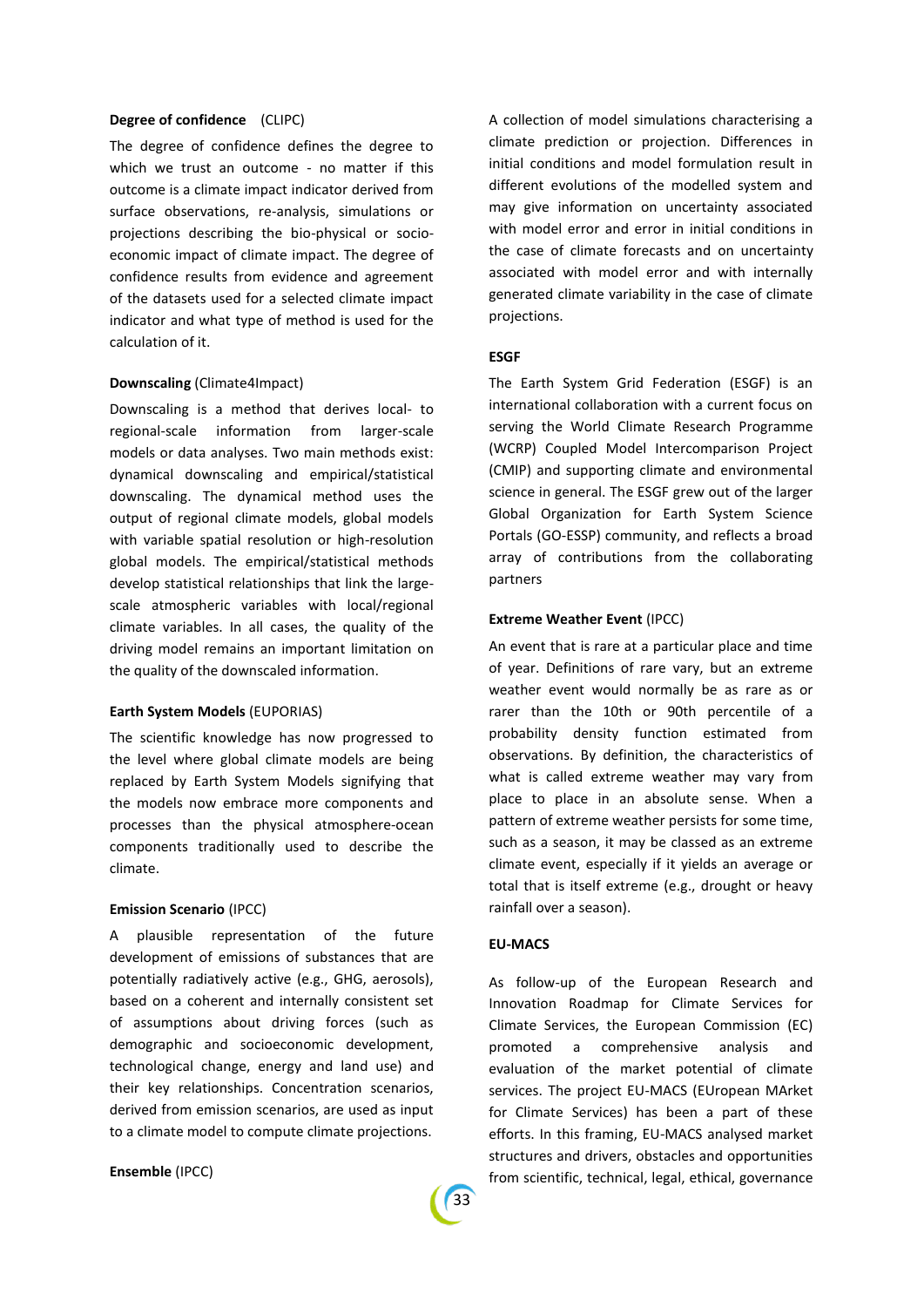and socioeconomic vantage points. This resulted inter alia in overall and sector specific analysis and ranking of drivers and barriers of innovation and uptake of climate services, as well as in identified ways to incentivise demand for and supply of market solutions matching users' knowledge needs. The analysis is grounded in economic and social science embedded innovation theories on how service markets with public and private features can develop, and how innovations may succeed.

#### **Forecasts** (Climate4Impact)

A statement about the future evaluation of some aspects of the climate system encompassing both forced and internally generated components. Climate forecasts are generally used as a synonym of climate predictions. At the same time some authors like to use prediction in a more general sense while referring to forecasts as to a specific prediction which provides guidance on future climate and can take the form of quantitative outcomes, maps or text.

#### **GCM** (EUPORIAS)

Global Climate Models or General Circulation Models (GCMs) are based on the general physical principles of fluid dynamics and thermodynamics. They have their origin in numerical weather prediction and they describe the interactions between the components of the global climate system: the atmosphere, the oceans and a basic description of the land surface (i.e. aspects of the biosphere and the lithosphere that are relevant for the surface energy balance). For a detailed inventory and/or comparison of the various components in any of the current generation of GCMs please refer to ES-DOC Comparator. Sometimes GCMs are referred to as Coupled Atmosphere-Ocean GCMs (AOGCM).

#### **GFCS**

Global Framework for Climate Services

#### **Greenhouse Gas, GHG** (IPCC)

Gaseous constituents of the atmosphere, both natural and anthropogenic, that absorb and emit radiation at specific wavelengths within the spectrum of thermal infrared radiation emitted by

the Earth's surface, the atmosphere itself, and by clouds. This property causes the greenhouse effect. Water vapour (H<sub>2</sub>O), carbon dioxide (CO<sub>2</sub>), nitrous oxide (N<sub>2</sub>O), methane (CH<sub>4</sub>) and ozone (O<sub>3</sub>) are the primary greenhouse gases in the Earth's atmosphere. Moreover, there are a number of entirely human-made greenhouse gases in the atmosphere, such as the halocarbons and other chlorine- and bromine-containing substances, dealt with under the Montreal Protocol. Beside CO<sub>2</sub>, N<sub>2</sub>O and CH4, the Kyoto Protocol deals with the greenhouse gases sulphur hexafluoride (SF6), hydrofluorocarbons (HFCs) and perfluorocarbons (PFCs).

#### **IAM** (IPCC)

Integrated Assessment Model. Integrated assessment is a method of analysis that combines results and models from the physical, biological, economic, and social sciences, and the interactions among these components in a consistent framework to evaluate the status and the consequences of environmental change and the policy responses to it.

#### **Impact Assessment** (IPCC)

The practice of identifying and evaluating, in monetary and/or non-monetary terms, the effects of climate change on natural and human systems.

#### **Impacts** (IPCC)

Effects on natural and human systems. In the WGII AR5 report, the term impacts is used primarily to refer to the effects on natural and human systems of extreme weather and climate events and of climate change. Impacts generally refer to effects on lives, livelihoods, health, ecosystems, economies, societies, cultures, services, and infrastructure due to the interaction of climate changes or hazardous climate events occurring within a specific time period and the vulnerability of an exposed society or system. Impacts are also referred to as consequences and outcomes. The impacts of climate change on geophysical systems, including floods, droughts, and sea level rise, are a subset of impacts called physical impacts.

#### **Internal natural variability** (CLIPC)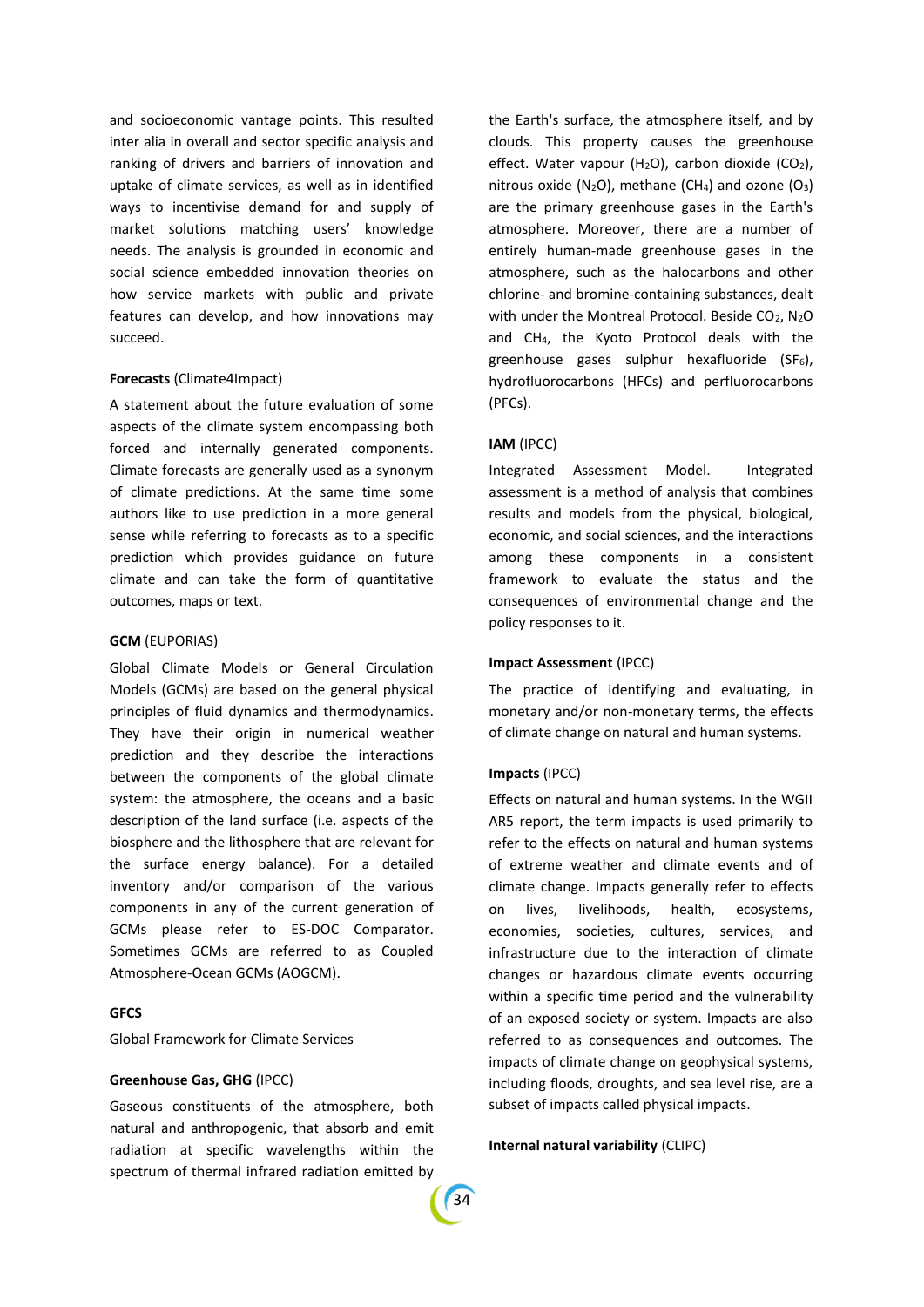Inherent stochastic variation in climate parameters arising from chaotic non-linear processes in the climate system.

#### **IPCC**

Intergovernmental Panel on Climate Change. The IPCC assesses the scientific, technical and socioeconomic information relevant for the understanding of the risk of human-induced climate change.

#### **IRI/LDEO Climate Data Library**

A freely accessible online data repository and analysis tool that allows a user to view, analyze, and download hundreds of terabytes of climaterelated data through a standard web browser.

#### **IS-ENES**

Infrastructure for the European Network of Earth System Modelling IS-ENES2 is the second phase project of the distributed e-infrastructure of models, model data and metadata of the European Network for Earth System Modelling (ENES). This network gathers together the European modelling community working on understanding and predicting climate variability and change. IS-ENES2 combines expertise in climate modelling, computational science, data management and climate impacts. IS-ENES2 supports the ENES portal on which more information on community, services, models, data and computing can be found.

#### **KNMI Climate Explorer**

A research tool to investigate the climate which collects a lot of climate data and analysis tools.

#### **Land use and Land use Change** (IPCC)

Land use refers to the total arrangements, activities and inputs undertaken in a certain land cover type (a set of human actions). The term land use is also used in the sense of the social and economic purposes for which land is managed (e.g., grazing, timber extraction and conservation). Land use change refers to a change in the use or management of land by humans, which may lead to a change in land cover. Land cover and land use change may have an impact on the surface albedo, evapotranspiration, sources and sinks of greenhouse gases, or other properties of the climate system and may thus give rise to radiative forcing and/or other impacts on climate, locally or globally.

#### **Measures** (IPCC)

In climate policy, measures are technologies, processes, and practices that contribute to mitigation, for example renewable energy technologies, waste minimization processes and public transport commuting practices.

#### Mitigation of climate change (IPCC)

A human intervention to reduce the sources or enhance the sinks of greenhouse gases (GHGs).

#### Modelling uncertainties (CLIPC)

This comprises all uncertainties resulting from incomplete understanding and representation of the system modelled, including chosen parameters in models and algorithms. This can also include uncertainty from imperfect calibration, the choice of statistical techniques and missing or simplified processes in the algorithms used to retrieve a geophysical quantity from the signal detected by a satellite sensor.

#### **OASIS HUB**

Oasis HUB is an initiative formed to increase the availability of information on catastrophe and climate change risk and to assist the development of evidence-based climate adaptation planning.

#### **MARCO**

MArket Research for a Climate Services Observatory is a H2020 project that gathers market research firms, climate scientists, climate services practitioners and innovation actors to provide detailed insight into the climate services market in Europe. The project will carry out case studies, forecast future user needs, assess market growth until 2030, unveil opportunities, raise awareness and connect service providers and users.

#### **Paris Agreement** (IPCC)

An agreement within the United Nations Framework Convention on Climate Change (UNFCCC) dealing with greenhouse gases emissions mitigation, adaptation and finance starting in the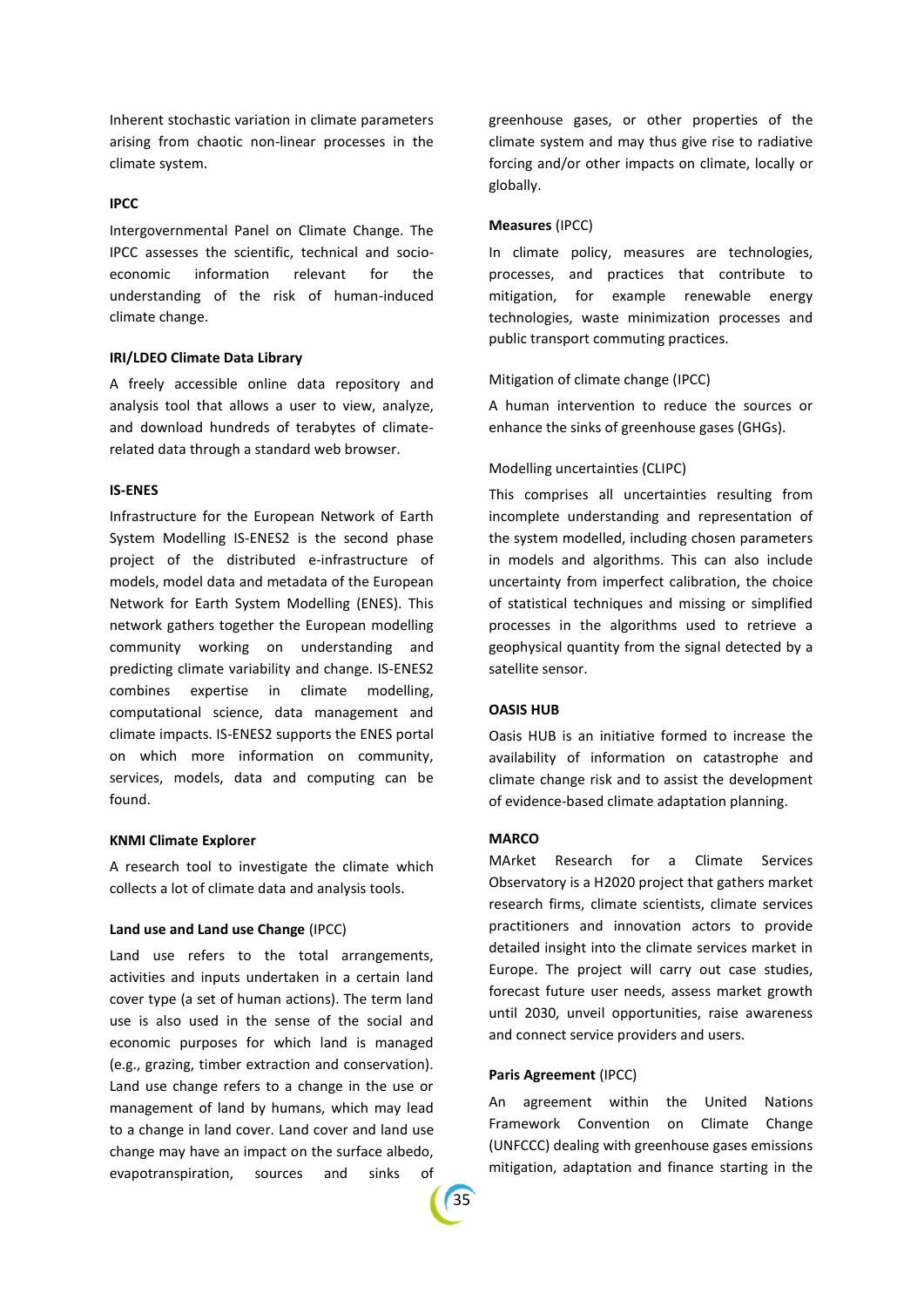year 2020. The agreement was negotiated by representatives of 195 countries at the 21 $st$ Conference of the Parties of the UNFCCC in Paris and adopted by consensus on 12 December 2015.

#### **Policies for mitigation of or adaptation to climate change** (IPCC)

Policies are a course of action taken and/or mandated by a government, e.g., to enhance mitigation and adaptation. Examples of policies amied at mitigation are support mechanisms for renewable energy supplies, carbon or energy taxes, and fuel efficiency standards for automobiles.

#### **Predictability** (Climate4Impact)

The extent to which future states of a system may be predicted based on knowledge of current and past states of the system. Since knowledge of the climate system past and current states is generally imperfect, as are the models that utilise this knowledge to produce a climate prediction, and since the climate system is inherently nonlinear and chaotic, predictability of the climate system is inherently limited. Even with arbitrarily accurate models and observations, there may still be limits to the predictability of such a nonlinear system.

#### **Predictions** (Climate4Impact)

Generally used as a synonym of forecast . At the same time some authors like to use prediction in a more general sense while referring to forecasts as to a specific prediction which provides guidance on future climate and can take the form of quantitative outcomes, maps or text.

#### **Probabilistic forecast** (Climate4Impact)

A forecast which specifies the future probability of one or more events occurring.

#### **Projection** (Climate4Impact)

A projection is a potential future evolution of a quantity or set of quantities, often computed with the aid of a climate model. Unlike predictions, projections are conditional on assumptions concerning, for example, future socioeconomic and technological developments that may or may not be realised. See also Climate prediction and Climate projection.

#### **Radiative Forcing** (IPCC)

Radiative forcing is the change in the net, downward minus upward, radiative flux (expressed in Watts per square metre; W  $m^{-2}$ ) at the tropopause or top of atmosphere due to a change in an external driver of climate change, such as, for example, a change in the concentration of carbon dioxide (CO2) or the output of the Sun.

#### **Regional climate models, RCM** (EUPORIAS)

A limitation of global climate models (GCMs) is their fairly coarse horizontal resolution. For most impact studies, such as evaluation of the future risks of floods or some types of landslides, droughts etc., the society requests information at a much more detailed local scale than provided by GCMs. Simply increasing the resolution is often not feasible because of constraints in available computer resources. A viable alternative is to embed a regional climate model (RCM) of higher resolution in relevant part of the GCM domain. RCM are complementary to GCM by adding further details to global climate projections, or to study climate processes in more detail than global models allow.

#### **Reliable** (Climate4Impact)

A characteristic of a forecast system for which the probabilities issued for a specific event vary a proportion of times equal to the climatological frequency of the event. A reliable system which predicts, for example 50% (or 20%, or 73%) probability of rain, should, on average, be correct 50% (or 20%, or 73%) of the times, no more, no less.

#### **Resolution** (IPCC)

In climate models, this term refers to the physical distance (meters or degrees) between each point on the grid used to compute the equations. Temporal resolution refers to the time step or the time elapsed between each model computation of the equations.

#### **Risk** (Climate4Impact)

36

Often taken to be the product of the probability of an event and the severity of its consequences. In statistical terms, this can be expressed as  $Risk(Y)=Pr(X) C(Y|X)$ , where Pr is the probability, C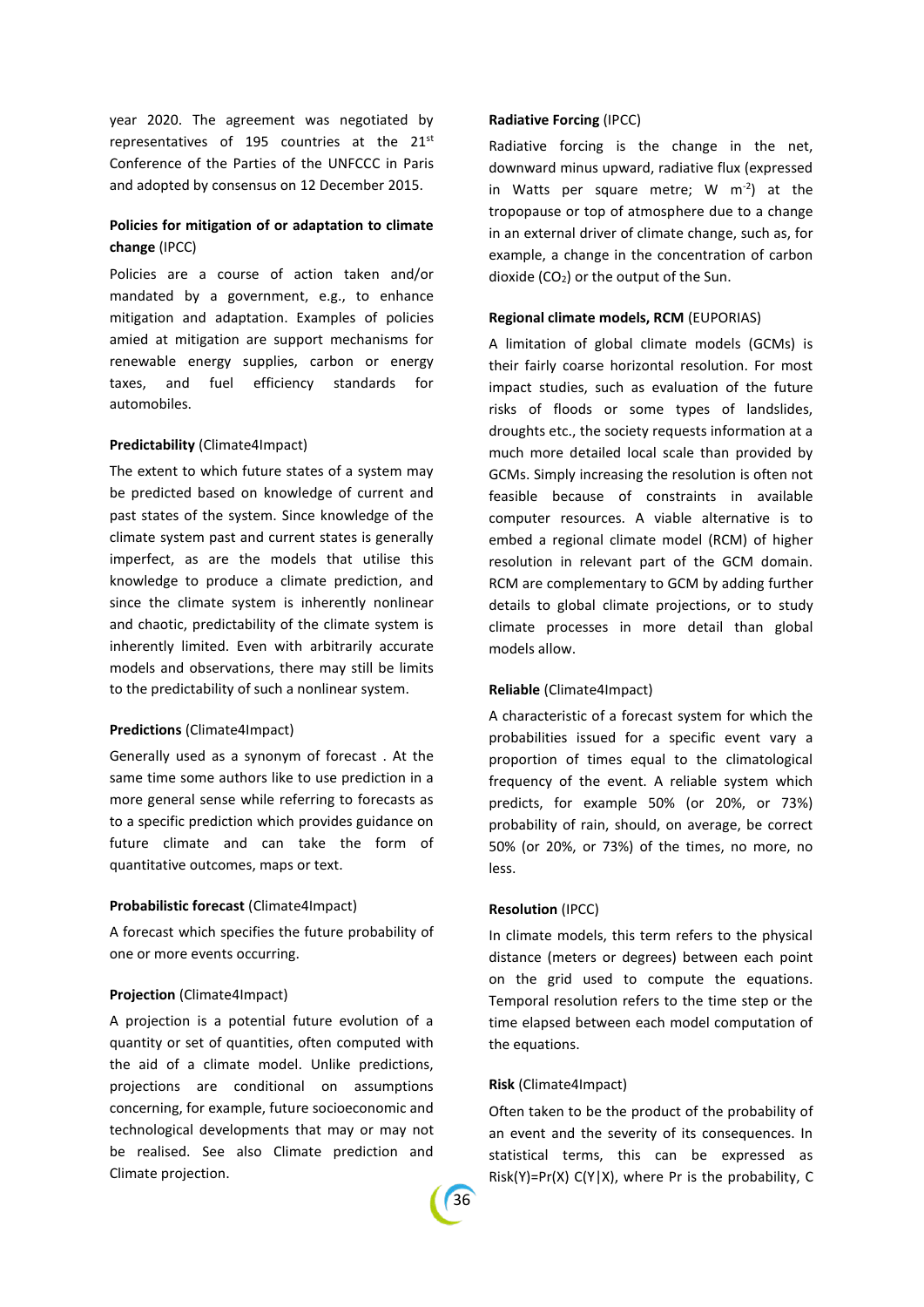is the cost, X is a variable describing the magnitude of the event, and Y is a sector or region.

#### **Scenario** (IPCC)

A plausible description of how the future may develop based on a coherent and internally consistent set of assumptions about key driving forces (e.g., rate of technological change, prices) and relationships. Note that scenarios are neither predictions nor forecasts, but are useful to provide a view of the implications of developments and actions. See also Climate scenario, Emission scenario, Representative Concentration Pathways and SRES scenarios.

#### **Skill** (Climate4Impact)

Measures how well the model simulation represents the observations. No single measure can summarize all aspects of forecast quality and a suite of metrics is considered. Metrics will differ for forecasts given in deterministic and probabilistic form.

#### **Spatial representativeness** (CLIPC)

Any region of the Earth is unlikely to be evenly or densely sampled. Stations may also drop in and out over time. Regional averages can only represent the stations they are made up of. The comparison of data measured at ground stations with data collected by satellites may introduce scaling errors. The coarser the grid cell of the remotely sensed

data, the more of this variability is lost. This may lead to scaling errors between remotely retrieved and in-situ observations.

#### **Uncertainty** (IPCC)

A state of incomplete knowledge that can result from a lack of information or from disagreement about what is known or even knowable. It may have many types of sources, from imprecision in the data to ambiguously defined concepts or terminology, or uncertain projections of human behaviour. Uncertainty can therefore be represented by quantitative measures (e.g., a probability density function) or by qualitative statements (e.g., reflecting the judgment of a team of experts).

#### **WCRP**

World Climate Research Programme

#### **WGCM**

Working Group on Coupled Modelling

#### **WMO**

World Meteorological Organisation

#### **Vulnerability** (IPCC)

The propensity or predisposition to be adversely affected. Vulnerability encompasses a variety of concepts including sensitivity or susceptibility to harm and lack of capacity to cope and adapt.